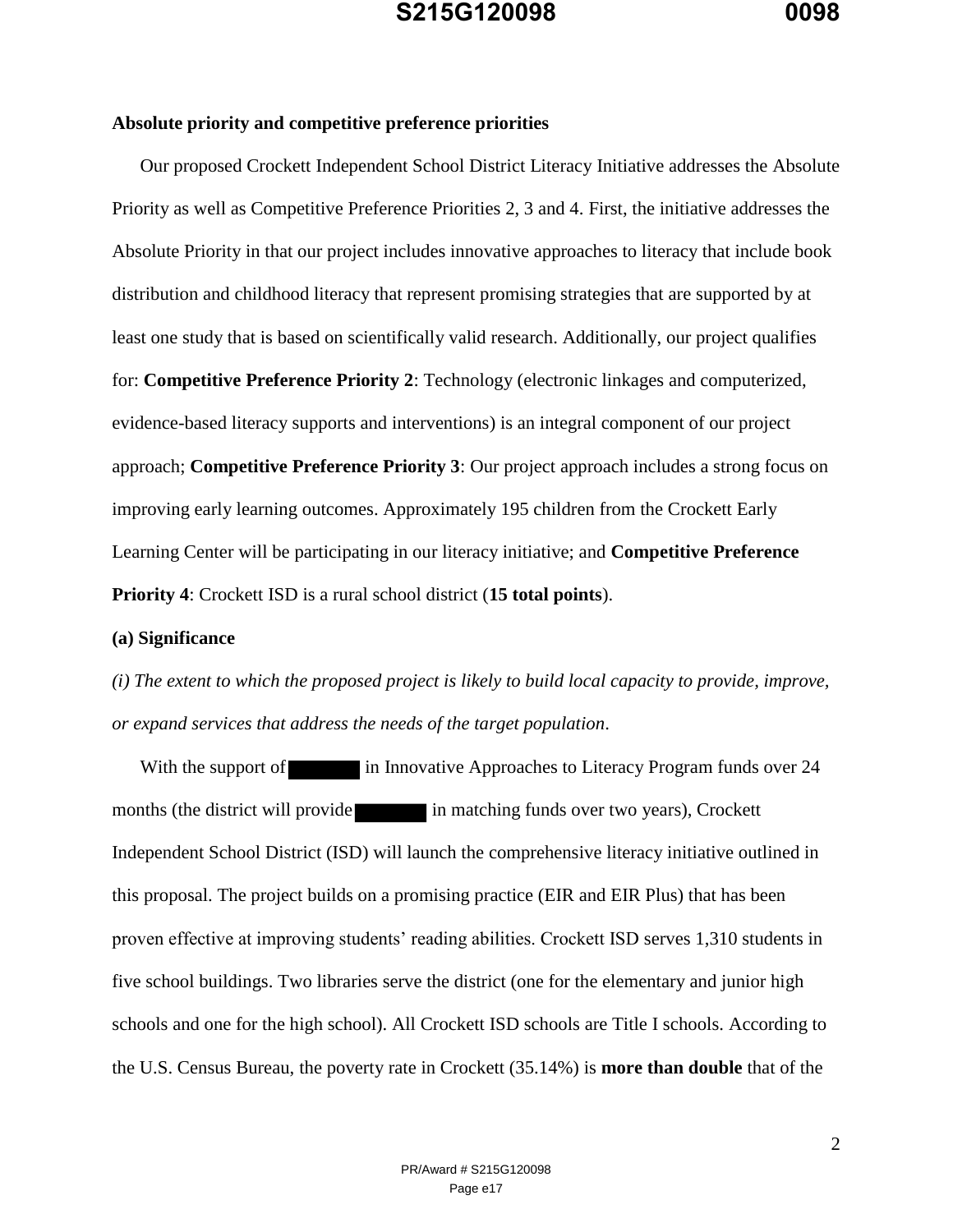rest of Texas (15.4%). About 79.5% of Crockett ISD students are considered "at-risk" and a full **86.41%** qualify for free or reduced lunch. As a small, impoverished rural town with few community resources, the district's two school libraries are the primary literacy resource for Crockett ISD students. The elementary and junior high school libraries share the same space (one elementary library on one side, the junior high library on the other), with each having its own librarian. The district no longer has a certified librarian on staff—just two full-time aides. There is a significant need to improve the literacy achievement of our younger students. In comparison to the statewide average the academic achievement of Crockett ISD students is considerably lower. The statewide average proficiency in Reading/English Language Arts is 88% (only our 5<sup>th</sup>) graders and  $10<sup>th</sup>$  achieved this level).

| Grade | 2010        | 2011        | Grade    | 2010        | 2011        |
|-------|-------------|-------------|----------|-------------|-------------|
|       | Reading/ELA | Reading/ELA |          | Reading/ELA | Reading/ELA |
| 3     | 87%         | 80%         | 7        | 67%         | 75%         |
|       |             |             |          |             |             |
| 4     | 77%         | 82%         | 8        | 82%         | 85%         |
|       |             |             |          |             |             |
| 5     | 96%         | 97%         | 10       | 84%         | 88%         |
| 6     | 71%         | 72%         | District | 78%         | 81%         |

**Crockett ISD Student Academic Achievement**

In February, 2011, a manual analysis (the library is not computerized) of the elementary/junior high library was conducted as part of the planning process for the Crockett ILSL initiative. Benchmarks were drawn from *School Library Programs: Standards and Guidelines for Texas.* The library assessments were a collaborative process involving the school librarians, teachers, school and district administrators, parents and students. The results showed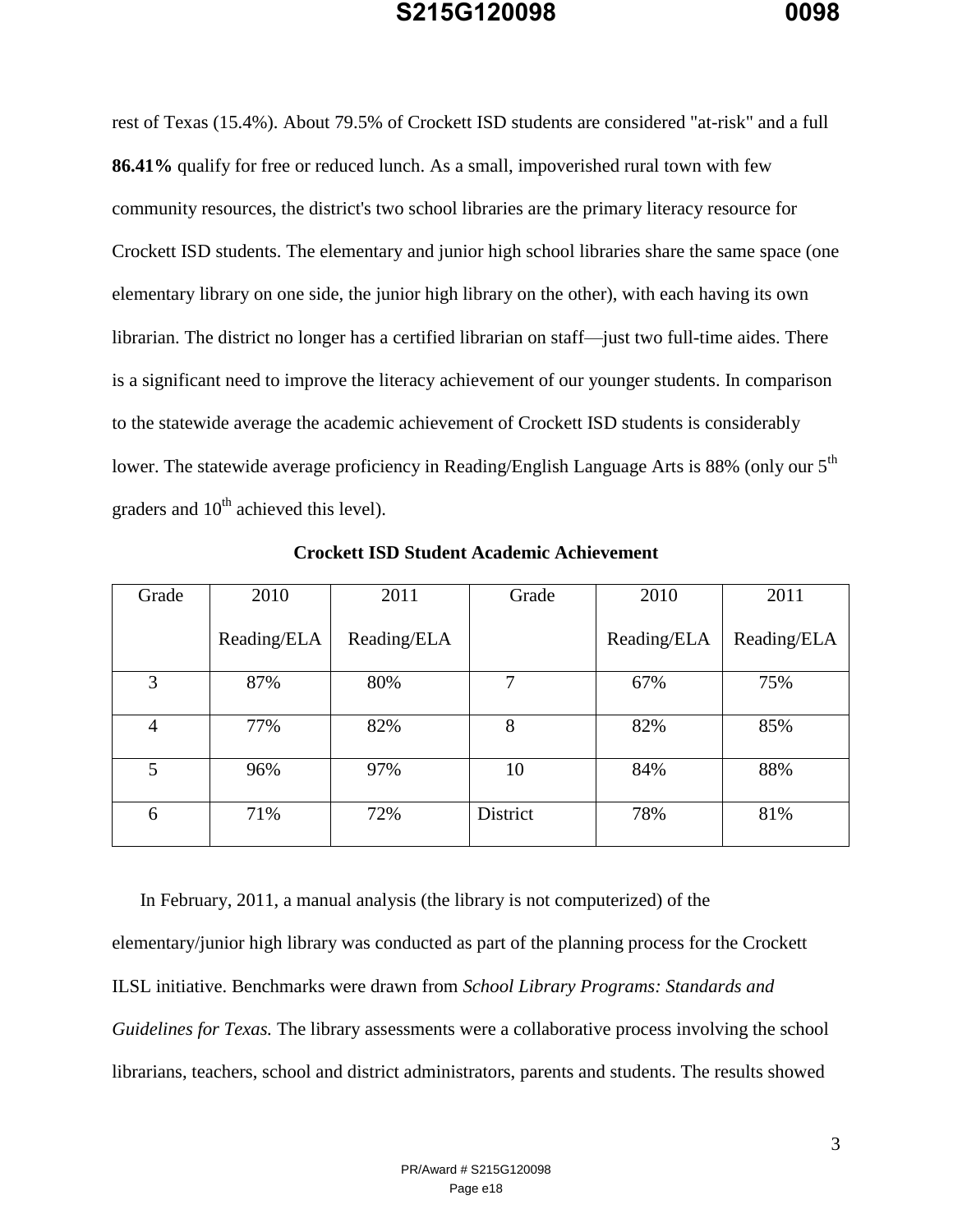that in terms of meeting Texas standards, both the elementary and junior high libraries are not effectively meeting the needs of our students on a number of levels including: lack of access to up-to-date resources (e.g., books, digital media, etc.) and technology; library resources that are not linked to classroom curriculum; and librarians in need of professional development to boost student information literacy and reading skills. The elementary and junior high school library facility was constructed in 2008. However, because Crockett voters repeatedly failed to approve a bond issue, the facility was constructed without the resources (e.g., books, technology. digital resources, etc.) necessary to support student learning. The library opened (and still has) the same aging resources that were in the previous library. The assessment shows that elementary library has about 13,000 books, with many of these having copyrights in excess of ten years--the encyclopedia collection is five years old and out-of-date. Given the rapid pace of change in heavily-studied fields such as technology and health, Crockett ISD students lag far behind their peers in terms of access to up-to-date reference resources.

The Junior High library has 6,781 books in its collection, which is considerably lower than the 12,000 books recommended in the State of Texas (2005) Exemplary Standards. Many of the books in this library are more than 11 years old. The average number of books per student at the elementary school is 25.39 (19.35 at the junior high). The national average is  $26^{\circ}$ . Neither school library has an automated catalogue. Consequently, librarians must devote most of their time towards checking books in and out, rather than assisting students. Across both libraries, particular weaknesses were identified in the 300s, 500s, 600s, 700s and 900s. As a result, our students lack access to relevant, up-to-date information regarding topics such as current events, history, health, reference and biographies. Additionally, because we lose about 100 books per year, our selection of fiction books for pleasure reading has considerably declined. Neither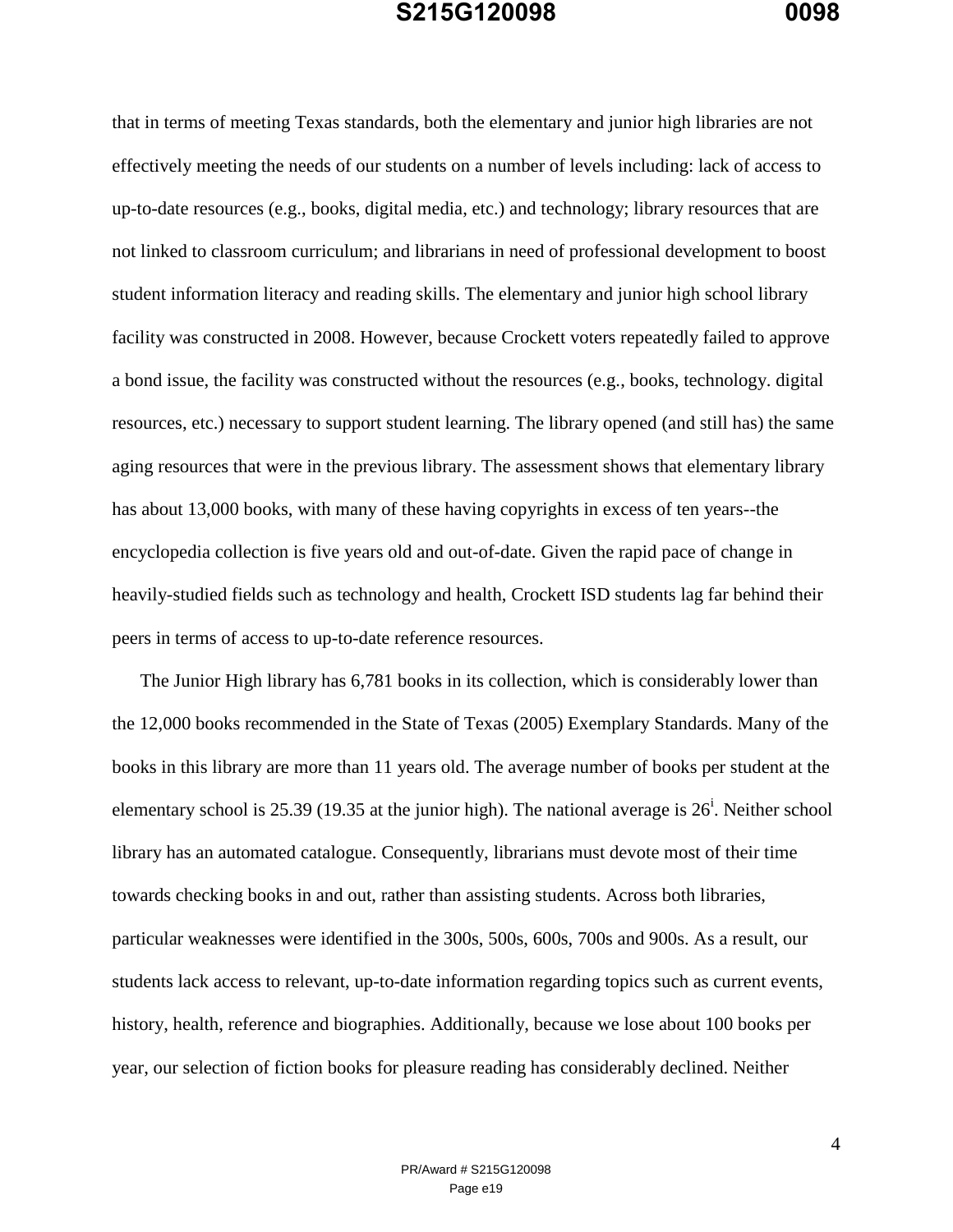library has eBooks or digital audio books.

Crockett students have limited access to technology in the school libraries. While most of their peers across Texas have access to rapid, efficient, electronic card catalogues, Crockett ISD students must use a manual card system, just like their parents and grandparents did. While students in more affluent districts are able to quickly search for library resources using keywords and subjects to create cross-referenced resource lists, Crockett students must sift through thousands of index cards in an effort to locate the resources they need. In 2011, a School Technology and Readiness (STAR) analysis was conducted at both the elementary and junior high schools. Across the 24 measures of technology readiness, neither school scored a 4 (1-4) scale, with 4 being the target) in **any** category. Across both libraries, there are seven computer workstations for student use. With an average class size of about 25 students, access to the computers is severely limited. Many of the technology weaknesses stem from the fact that the existing technological infrastructure does not support the implementation of advanced technologies (e.g., we do not have electronic whiteboards, no wireless access, a technology backbone that cannot support additional traffic, etc.).

*(ii) The extent to which the proposed project involves the development or demonstration of promising new strategies that build on, or are alternatives to, existing strategies*

Our proposed literacy initiative builds on a promising practice referred to as the Early Intervention in Reading (EIR) program. EIR is a classroom-based, small-group intervention for struggling readers. Through EIR, classroom teachers carry out the program, usually with the help of instructional aides or older students. EIR is designed to help kindergarten and first-grade students succeed in school and to help children continue to make good progress in reading in grades 2 through 4. Kindergarten is a whole class literature-based emergent literacy/oral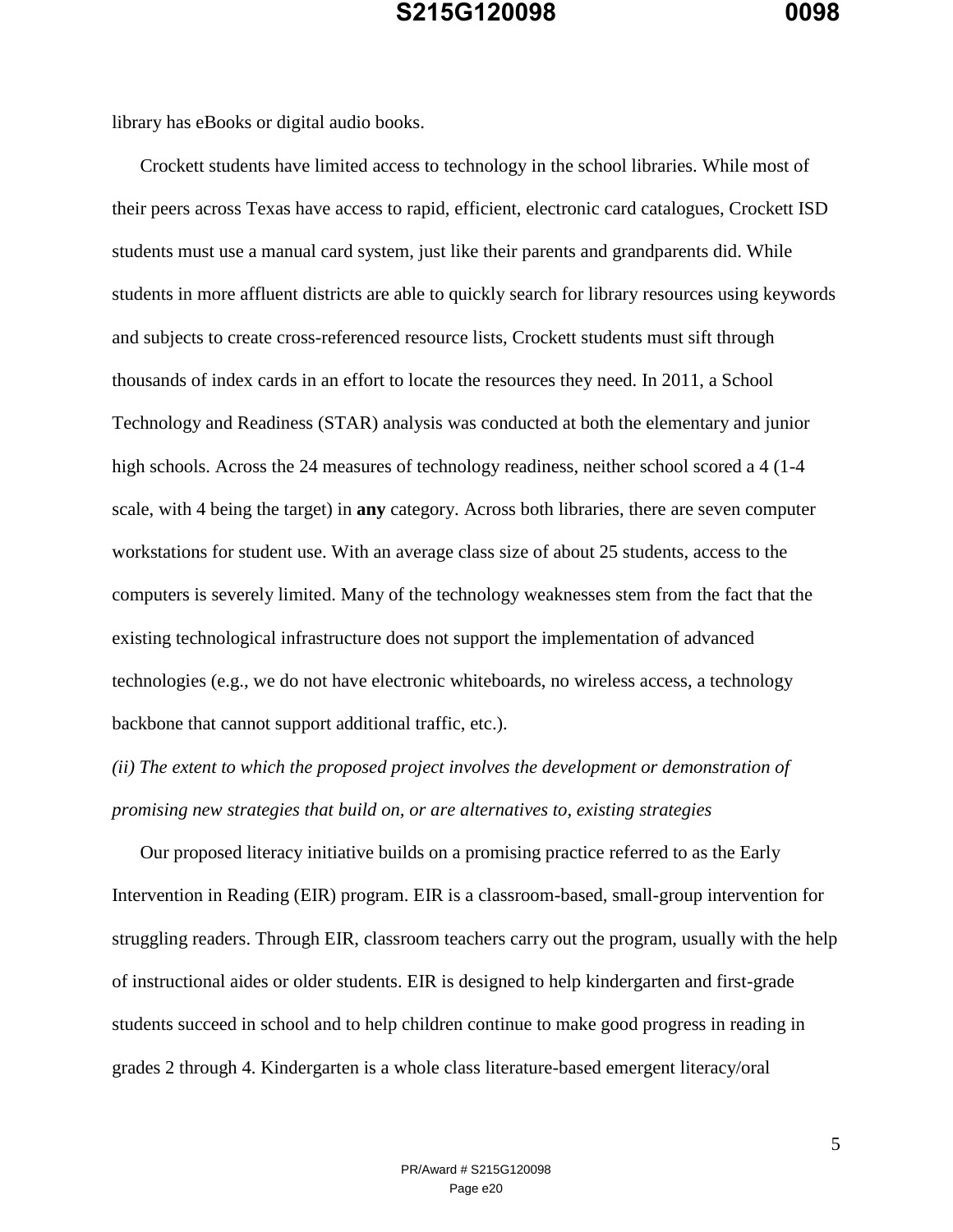language program with small group follow-up for children who need extra help. Children in first and second grade receive 20 to 30 minutes a day of instruction as a portion of the school's regular reading program, with a focus on word recognition, fluency (reading with speed, accuracy and proper expression), and comprehension instruction. In the first-grade program, emphasis is placed on developing students' phonemic awareness (i.e., their awareness of how to properly sound out words and letters) and their understanding of the alphabet, and on helping students to apply phonics while reading connected text (i.e., grouped words). In grades 3 and 4, students continue to apply their phonics knowledge and word recognition strategies to the reading of connected text and work on fluency, vocabulary, and comprehension. Crockett ISD will integrate the EIR model into the classroom environment for younger students and a use modified version (EIR Plus) of the practice, which utilizes the same teaching concept but in a small group tutoring environment for older students. Both the EIR and EIR Plus model have been identified as 'promising practices' and are listed on the Promising Practices Network website.<sup>ii</sup> Both approaches are supported by scientific studies. For example, one study showed that EIR and EIR-plus-tutoring students scored significantly higher than control students on the number of words read correctly per minute (effect size 0.34) and on accurate story retelling (effect size  $0.69$ ).<sup>iii</sup>

Scientific research forms the basis of other aspects of our proposed strategies as well. For instance, research shows that when children and teens are surrounded by large quantities of books they want to read and actually read more. And those who read more score higher on academic achievement tests.<sup>iv</sup> We will also acquire library resources in a variety of different formats including paper and digital media. Providing students' access to digital media has proven to be an effective means for bringing lessons to life and engaging struggling readers.<sup>v</sup> Also, in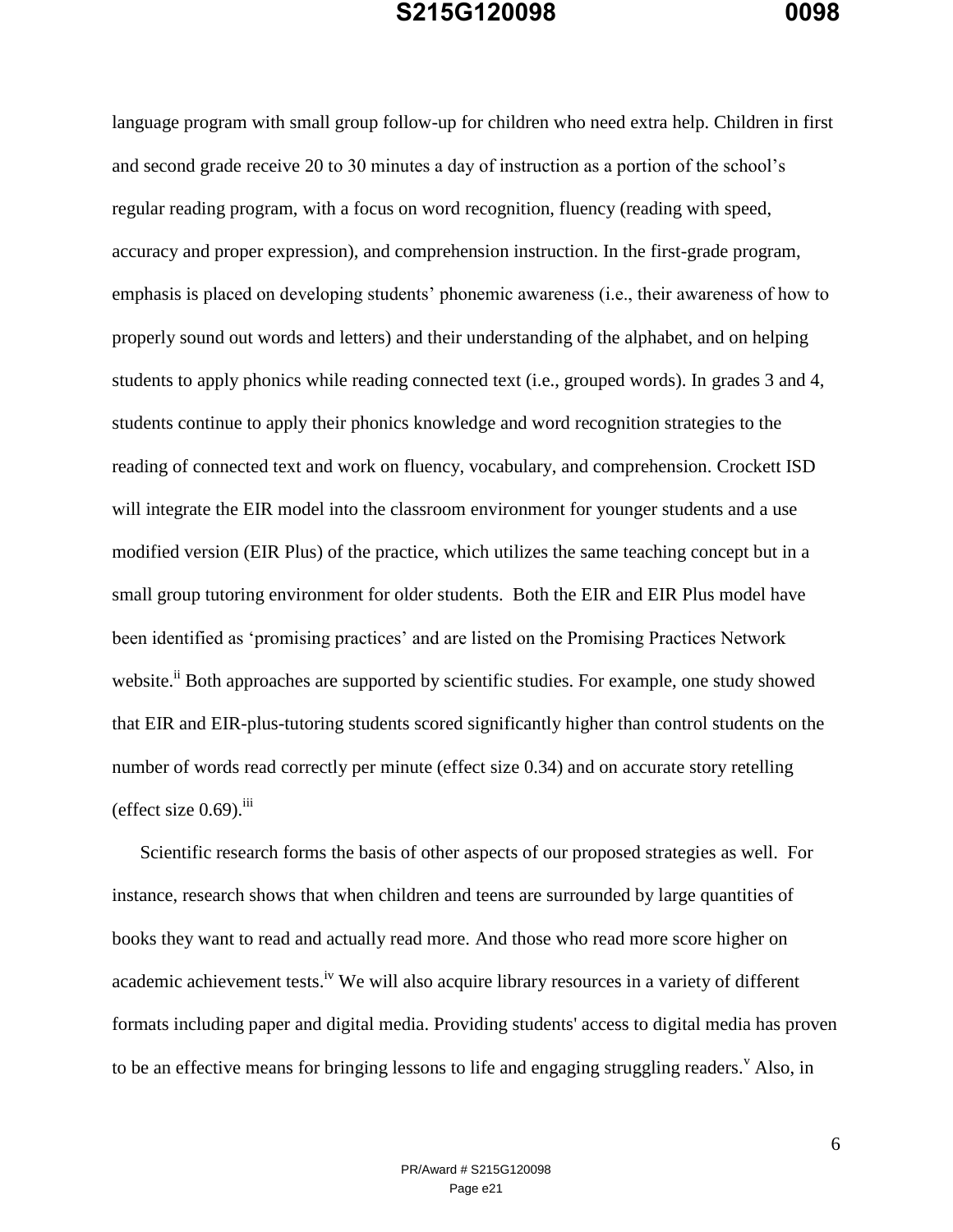determining the types of library resources to acquire, input was gathered not only from the librarians but from teachers, administrators, parents, students, curriculum specialist/special education staff and students. This engagement has been shown to be an excellent means of creating "buy-in" and a sense of "ownership" of library materials, increasing student enthusiasm for reading.<sup>vi</sup> In addition, through this literacy initiative, classroom teachers will collaborate with elementary and junior high librarians to develop exemplary, concept-based units of instruction that focus on improving students' literacy and information retrieval skills.<sup>vii</sup>

As outlined in the previous section, Crockett ISD serves an extraordinarily high percentage of low-income students. More than 85% of our students qualify for free and reduced lunch and our town is one of the most impoverished communities in the State of Texas. Our unemployment rate is nearly three points higher than the rest of Texas and property tax revenue has declined by more than \$20 million over the last three years. Poverty directly affects academic achievement due to the lack of resources available for student success. Low achievement is closely correlated with lack of resources, and numerous studies have documented the correlation between low socioeconomic status and low achievement.<sup>viii</sup> With state legislators **slashing education funding by more than \$4 billion,** Crockett students are desperately in need of resources to support their academic and social growth. Outside financial assistance is critical to launching this project without the support of Literacy Program funds, this critically-needed project will not take place and the academic performance of thousands of our underserved students will continue to lag behind that of their peers in more affluent districts.

#### **(b) Quality of the project design**

#### *(i) The extent to which the goals, objectives and outcomes to be achieved*

The overall goal of the literacy initiative is to improve the reading skills and academic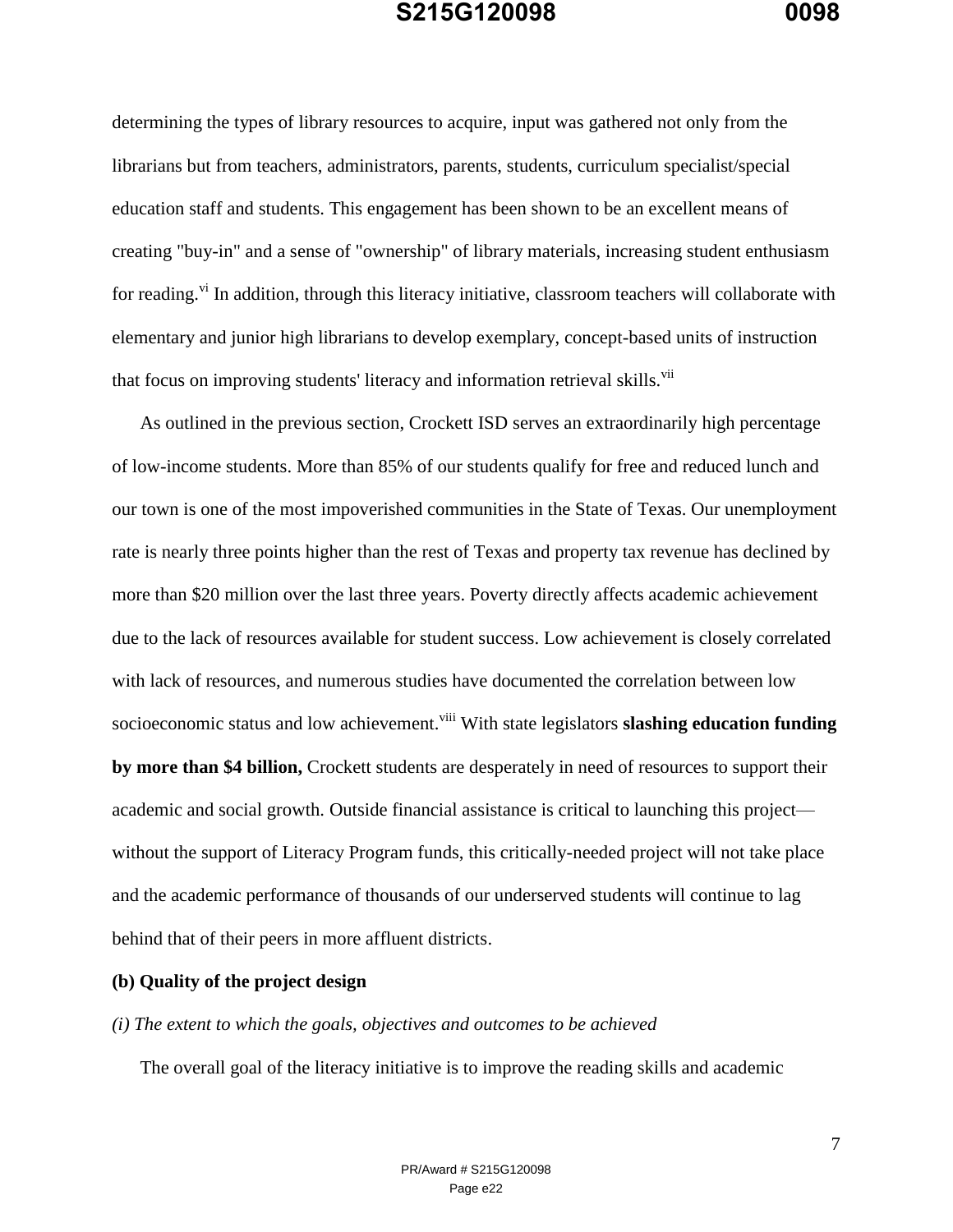improvement of underperforming students at Crockett Elementary School and Crockett Junior High School. Our 24-month objectives and outcomes include:

| <b>Objectives and outcomes</b>                                                            | <b>Measurement</b>    |  |  |
|-------------------------------------------------------------------------------------------|-----------------------|--|--|
| <b>Objective 1: Increase student literacy</b>                                             |                       |  |  |
| <b>Outcomes: 1.1</b> ) the percentage of 4-year-old children who achieve                  | Computerized          |  |  |
| significant gains in oral language skills will increase by 10% (GPRA                      | assessments (measure  |  |  |
| 1); 1.2) the percentage of 3rd-grade students who meet or exceed                          | progress and identify |  |  |
| proficiency of State reading or language arts assessments will increase                   | areas of weakness);   |  |  |
| by 10% (GPRA 2); 1.3) percentage of participating 8th-grade students                      | <b>STAAR Reading</b>  |  |  |
| who meet or exceed proficiency of State reading or language arts                          | assessment            |  |  |
| assessments will increase by 10% (GPRA 3); 1.4) percentage of                             |                       |  |  |
| participating high school students who meet or exceed proficiency on                      |                       |  |  |
| State reading or language arts assessments will increase by 10%                           |                       |  |  |
| (GPRA 4). Benchmarks for outcomes 1.1 through 1.4: 5% increase                            |                       |  |  |
| in year 1; 5% increase in year 2                                                          |                       |  |  |
| Objective 2) expand technology-based resources in the library                             |                       |  |  |
| <b>Outcomes: 2.1)</b> within 24 months, technology will be integrated into                | Qualitative survey;   |  |  |
| the school library; 2.2) integrate information literacy skills                            | STAR assessment;      |  |  |
| development into the curriculum in 100% of classrooms; 2.3) the                           | lesson plan review    |  |  |
| library will score at least a '3' in 75% of the STAR assessment; and 2.4)                 |                       |  |  |
| implement computerized card catalogue;                                                    |                       |  |  |
| Objective 3) enhance the capacity of librarians and classroom teachers to improve student |                       |  |  |
| literacy and link classrooms with library resources                                       |                       |  |  |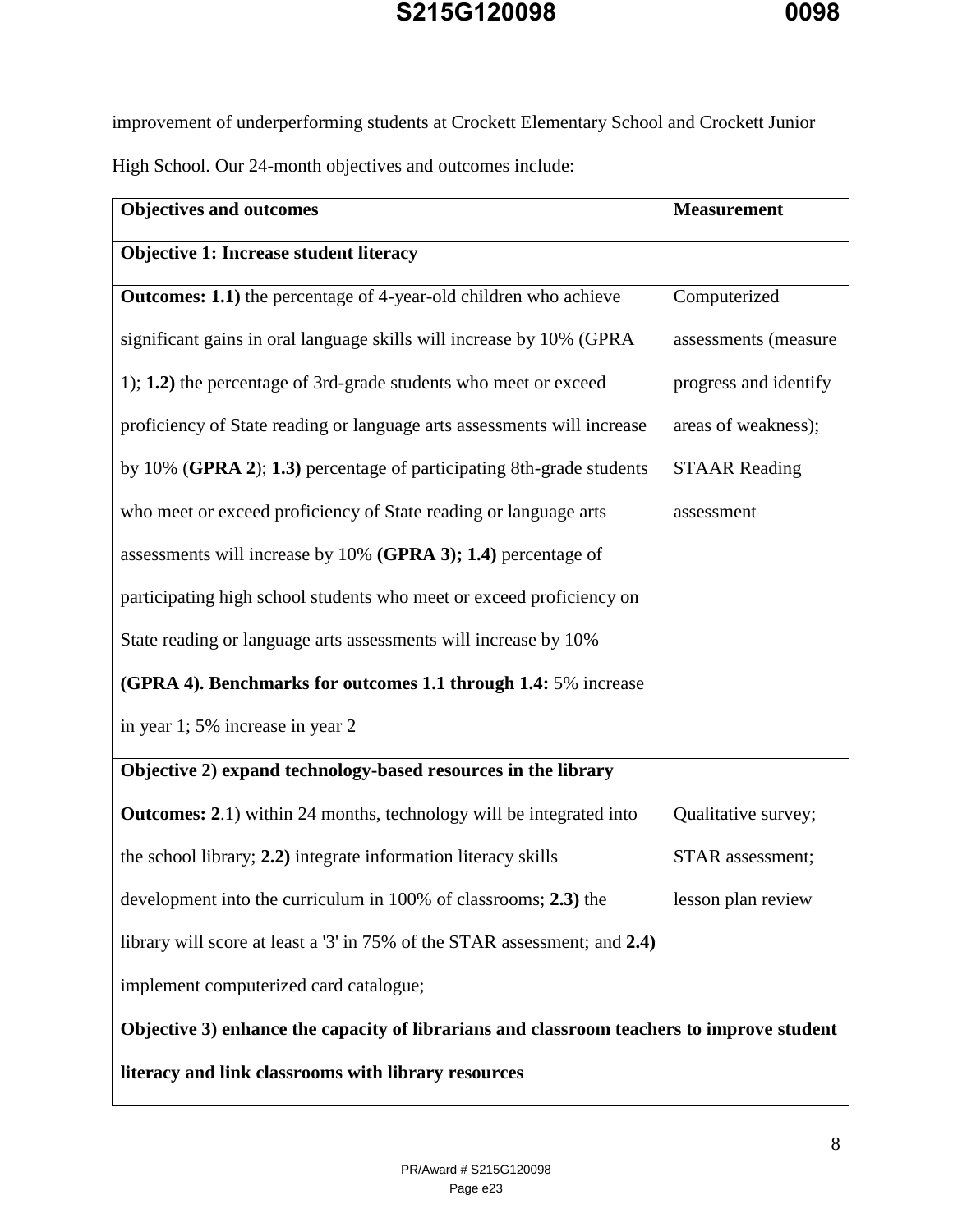

| <b>Outcomes: 3.1</b> ) each year of the project, provide 30 hours of  | Sign-in sheets; post- |
|-----------------------------------------------------------------------|-----------------------|
| professional development for librarians and classroom teachers-100%   | participation survey; |
| of participants will indicate the acquisition of new skills; and 3.2) | bi-weekly meeting     |
| library resources will be linked to classroom curriculum.             | logs; lesson plan     |
|                                                                       | reviews               |

The objectives and outcomes outlined in the above section are **ambitious** in that in comparison to current baselines, they represent an increase of significant magnitude that will place the district on par with its peers. The objectives and outcomes above are **attainable** in that they can be reasonably achieved within the 24-month project period.

Crockett ISD will achieve the objectives and outcomes above by implementing the evidencebased EIR and EIR Plus approach. Other aspects of our project approach are also built upon a foundation of scientific-based research and include: the acquisition of up-to-date library resources including books and digital media; the acquisition and use of advanced technology, incorporated into the curricula of the school to develop and enhance students' skills in retrieving and making use of information and in critical thinking; facilitation of Internet links and other resource-sharing networks; and ongoing, job-embedded professional development for librarians and classroom teachers.

#### *(ii) Coordination with additional resources*

| <b>Initiative</b>       | Coordination                                                          |
|-------------------------|-----------------------------------------------------------------------|
| Each school's and the   | Campus and district annual needs assessment/progress measurement      |
| <b>District</b>         | conducted by a multi-disciplinary team; related goals, objectives and |
| <b>Improvement Plan</b> | action items are developed                                            |

Crockett ISD will coordinate this project with ongoing initiatives shown below.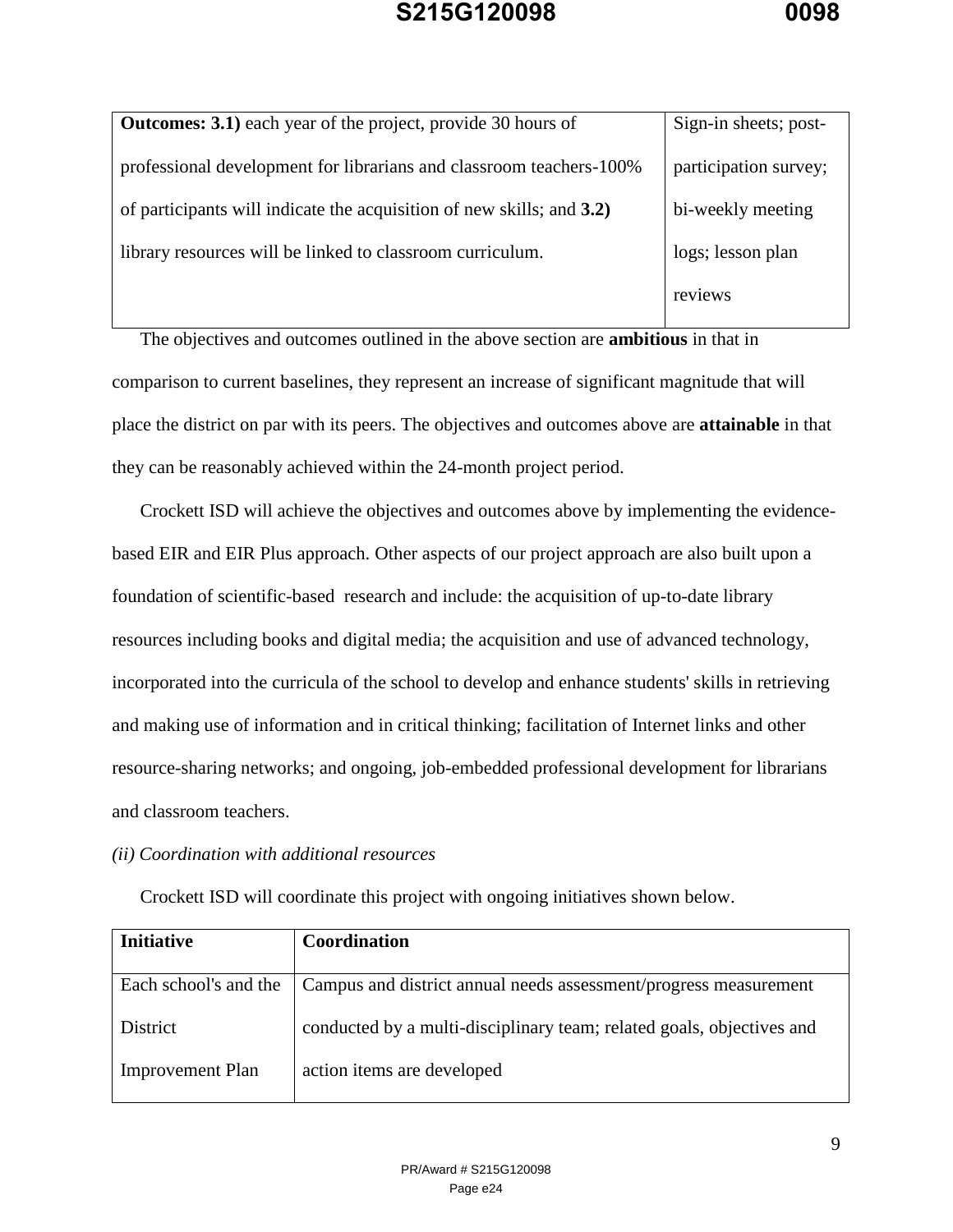| Reading and literacy- | Standards-based technologies (e.g., STAR Reading, Study Island,          |
|-----------------------|--------------------------------------------------------------------------|
| enhancement           | A+Anywhere, etc.) that utilize diagnostic assessments and                |
| software              | interventions that target STAAR learning objectives                      |
| Family involvement    | We will host two literacy-focused library events each year.              |
| Federal and state     | The proposed project will be coordinated with: federal Title I and Title |
| programs              | IID (Enhancing Education Through Technology) formula grants, and         |
|                       | with the Houston County Head Start, Early Head Start, Pre-K and          |
|                       | Universal Pre-K programs; and other federal and state grants awarded     |
|                       | to the District. We will coordinate with the Texas Library System and    |
|                       | with local libraries to offer linkages, distance learning facilities,    |
|                       | electronic resources and other support.                                  |

*(iii) The extent to which the proposed project is part of a comprehensive effort to improve teaching and learning and support rigorous academic standards for students*.

This literacy initiative is part of a district-wide comprehensive effort to improve teaching and learning and support rigorous academic standards for students. This effort is built upon a foundation of broad-based involvement and coordination. First, the need for this initiative has been identified by both Campus Improvement Plans and the District Improvement Plan. These documents are developed each year through needs assessments conducted with a broad range of stakeholders including school and district administrators, teachers, curriculum specialists, guidance counselors, specialized support staff, parents and project partners (Groves Educational Foundation, PTO and Bulldog Booster Club). These key stakeholders will be involved in the effort through their participation in the Literacy Advisory Council, which will assist the Project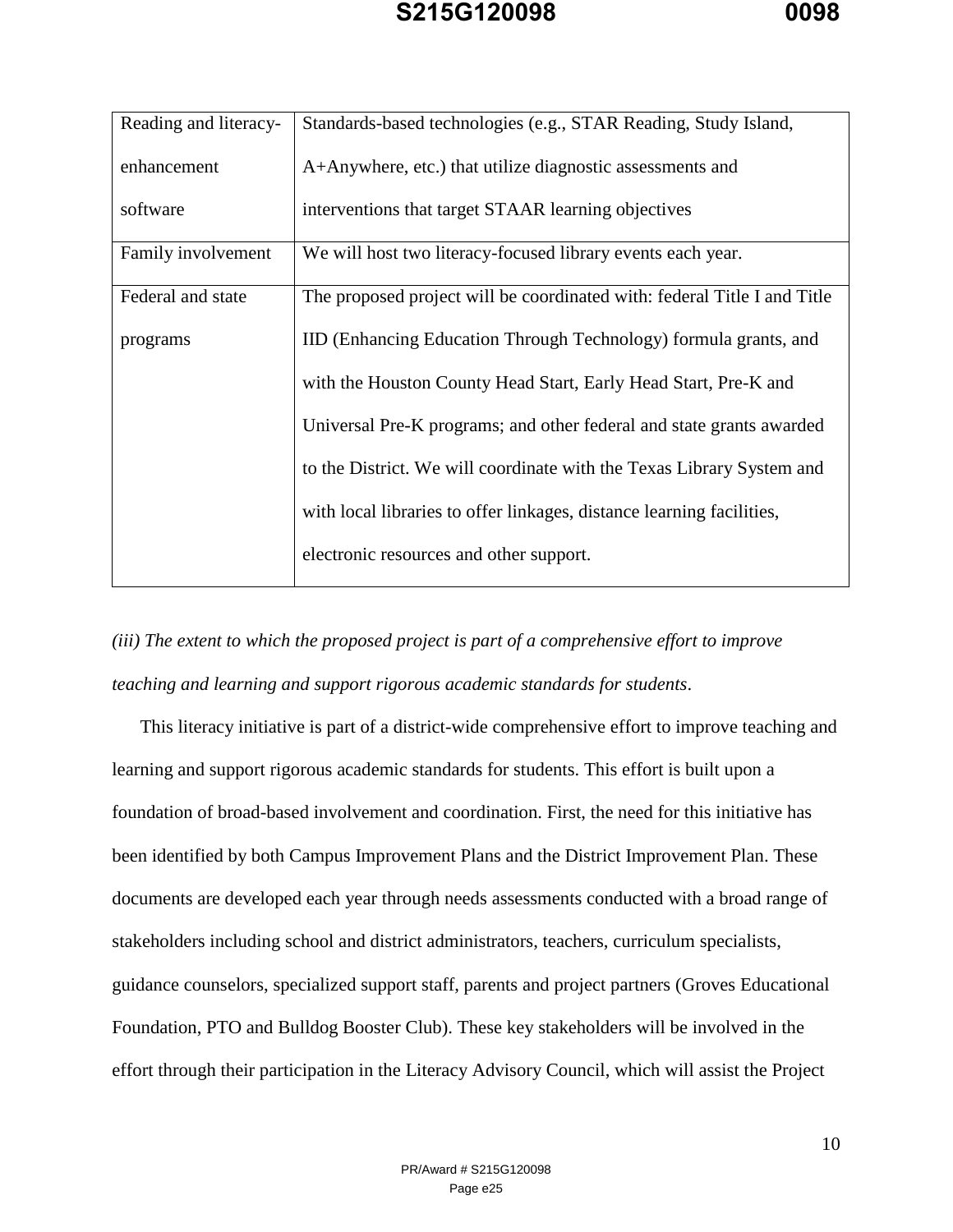Director in carrying out and sustaining project activities. The LAC is comprised of school personnel from each school (librarian, teachers, building principals, Assistant Superintendent for Curriculum & Instruction/Special Education Director, parents and community members). The full LAC will meet quarterly. Key roles and responsibilities of the LAC will include: 1) provide input and direction to guide project activities; 2) ensure that project activities are aligned with the schools' and district's goals and objectives and integrated into the campus' and district improvement plans; 3) assist in analysis of assessment data and provide suggestions to refine, strengthen and improve the project approach to ensure that the diverse needs of all students are met; 4) align professional development strategies to project goals (e.g., increase student literacy; improve students' information literacy, etc.); 5) identify opportunities to leverage additional community resources and coordinate this initiative with other literacy, library, technology and professional development funds; 6) develop a plan to promote the literacy initiative to students and the community through the district website, school newsletter, via email, and at school-based events (e.g., assemblies, parent-teacher conferences, back-to-school nights, etc.); 7) plan and facilitate two school-based literacy-focused family events each school year; and 8) collaborate to guide selection of up-to-date library resources (e.g., books, technology, etc.).

*(iv)The extent to which performance feedback and continuous improvement are integral to the design of the proposed project*

Plans for monitoring performance feedback are outlined in the evaluations section elsewhere in this proposal. The plan includes multiple feedback loops to continuously gather student, teacher and administrator feedback for the purpose of reviewing assessment data (monthly) and using the information gathered to refine, strengthen and improve the program approach as appropriate. This will include bi-weekly project meetings among school-based project personnel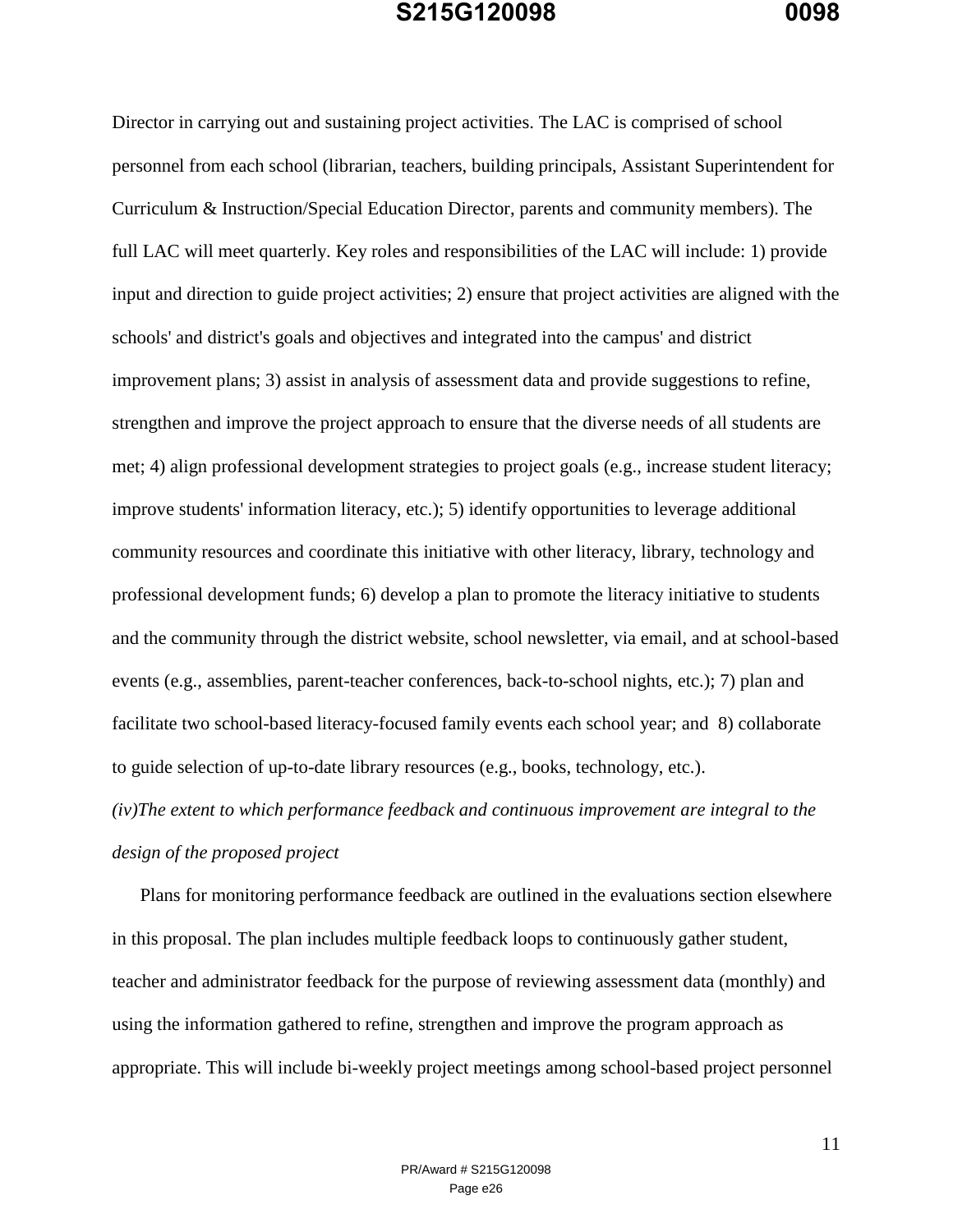and quarterly meetings among the full Literacy Advisory Council. The evaluator will prepare quarterly programmatic and financial reports, which will be reviewed and discussed during these meetings. Parents will be provided with progress updates during regularly-scheduled parentteacher conferences held throughout the year and will be solicited for feedback via an annual Stakeholder Performance Survey.

#### **(c) Quality of the project services**

*(i) The quality and sufficiency of strategies for ensuring equal access and treatment for eligible project participants who are members of groups that have traditionally been underrepresented* 

Though a small, rural town, Crockett enjoys a great ethnic diversity. About 50% of the population is Black, 27% is White and 20% is Hispanic. As such, Crockett ISD strongly encourages persons who are members of groups that have traditionally been underrepresented (e.g., based on race, color, national origin, gender, age or disability) to apply for and work at the District. Crockett ISD has strict anti-discrimination policies in place and reaches out to diverse communities through job fairs and distributing open position information among community organizations. Staff demographics are reflective of our student body and our community. The district maintains General Education Provisions Act (GEPA) statement, which discusses district policies for ensuring equal access and treatment for eligible project participants who are members of traditionally underrepresented groups. Steps taken to ensure equal access include (but are not limited to): adapting program materials (e.g., other languages, large type print, braille, etc.); adapting programmatic approaches (e.g., use of assistive listening devices, alternatives to keyboards, etc.); and other steps as necessary to ensure that all students including those with special needs or disabilities—have equal access to the program and program materials. Additionally, all information disseminated by this project will be made available in a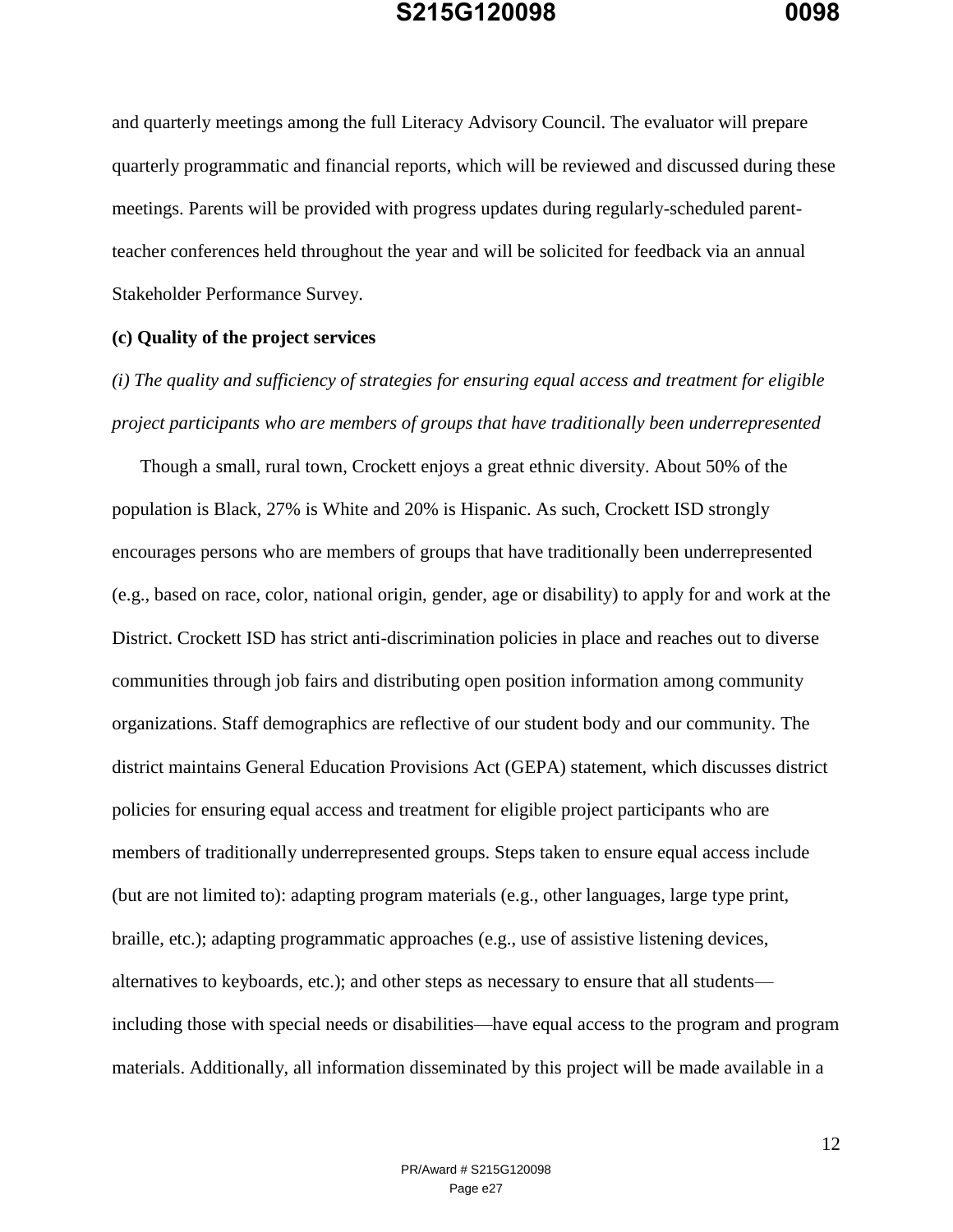

variety of formats for participants with varying disabilities and learning needs. All web-based information will be fully accessible.

*(ii) The extent to which the services to be provided by the proposed project are appropriate to the needs of the intended recipients or beneficiaries of those services*.

The proposed project will increase the number of books in the library with a focus on balancing the collection, enhancing alignment to the classroom curriculum and increasing the average copyright age of the collection. A portion of funds will be used to acquire up-to-date school library media resources, including books that will build library collections that support resource-based learning strategies and reflect the curriculum taught at all grade levels. The selection of new materials will be collaboratively developed with input from the multidisciplinary project team (librarians, teachers, administrators, curriculum/special education specialist, administrators, parents, community members), guided by the collection analysis and carefully planned to ensure that the needs, interests and learning styles of all students are reflected in the diversity of materials available at each school library. Crockett ISD school libraries work with Follett to locate and acquire up-to-date books and digital media. This will include the acquisition of curriculum-focused eBook bundles for all grades, leisure reading (all grades) and professional development titles for teachers. The project also includes the purchase of non-fiction books for all grade levels (about 1,400 books) in literacy skills development, reading, mathematics, science, ESL and social studies, as well as 'reading for pleasure' titles.

We also intend to integrate proven, reference-based early literacy and reading enhancement technologies into the project. Technologies will utilize adaptive assessments that adjust questions based on students' responses. Students will read books and take quizzes on the computer to help determine if they understand what they are reading. The software program allows teachers to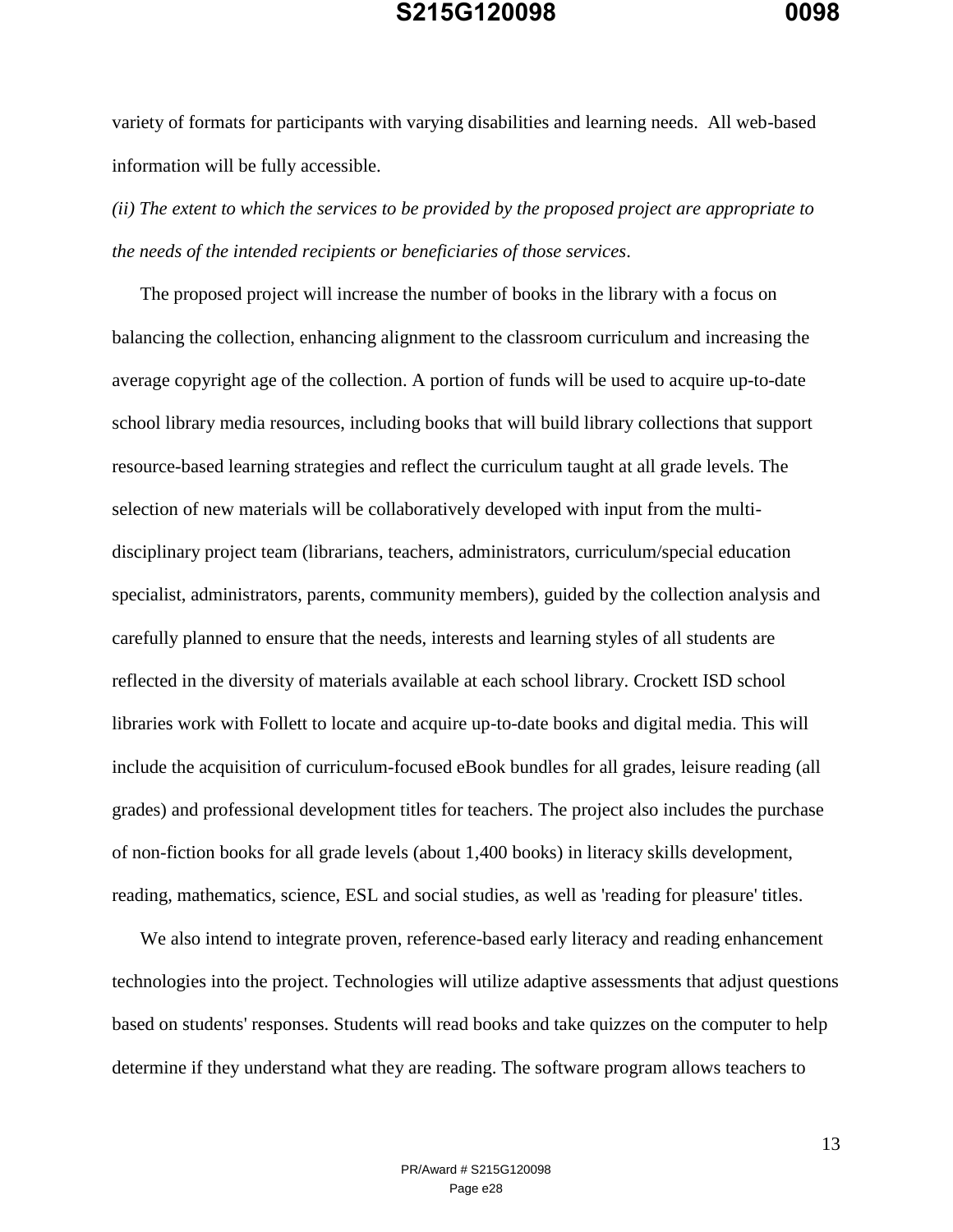generate reports on an individual as well as a whole class basis. Using the individual reports, teachers and students are able to regularly discuss progress. Getting the students involved in planning their own educational success is a great motivational tool. It helps show them why they are doing what they are doing and helps teachers design a step-by-step process to meet their goals. In addition, this type of involvement also fosters the development of students' information literacy skills because through the intervention process, students are encouraged to seek out additional supportive resources. The software will focus on addressing individual students' weaknesses in each of the following five key areas: 1) phonics; phonemic awareness; comprehension; vocabulary and fluency. Regular bi-weekly school-based LAC meetings (which includes both librarians and classroom teachers) will include 'collaboration sessions' for the purpose of identifying and implementing strategies for teachers to embed the technologies into everyday lessons to meet the needs of each individual student. Approximately will be dedicated towards installing an electronic card catalogue that includes eight (8) work stations.

 To facilitate Internet links and other resource-sharing networks, Crockett ISD libraries will subscribe to electronic resources including *World Book Online* and *eLibrary,* 

*DiscoveryLearning.net,* and *SIRS database,* all of which offer up-to-date reference materials, resources for non-English speakers, along with quality, easily accessible full text magazine & newspaper articles, scripts, images, and more.

 A multi-disciplinary team collaboratively developed the activities and strategies that comprise our literacy initiative specifically for the purpose of addressing the needs of the libraries, schools and target population as identified through the assessment process. The table below illustrates how our proposal addresses those identified needs.

| <b>Identified need</b> | <b>Strategy for addressing the need</b> |
|------------------------|-----------------------------------------|
|                        |                                         |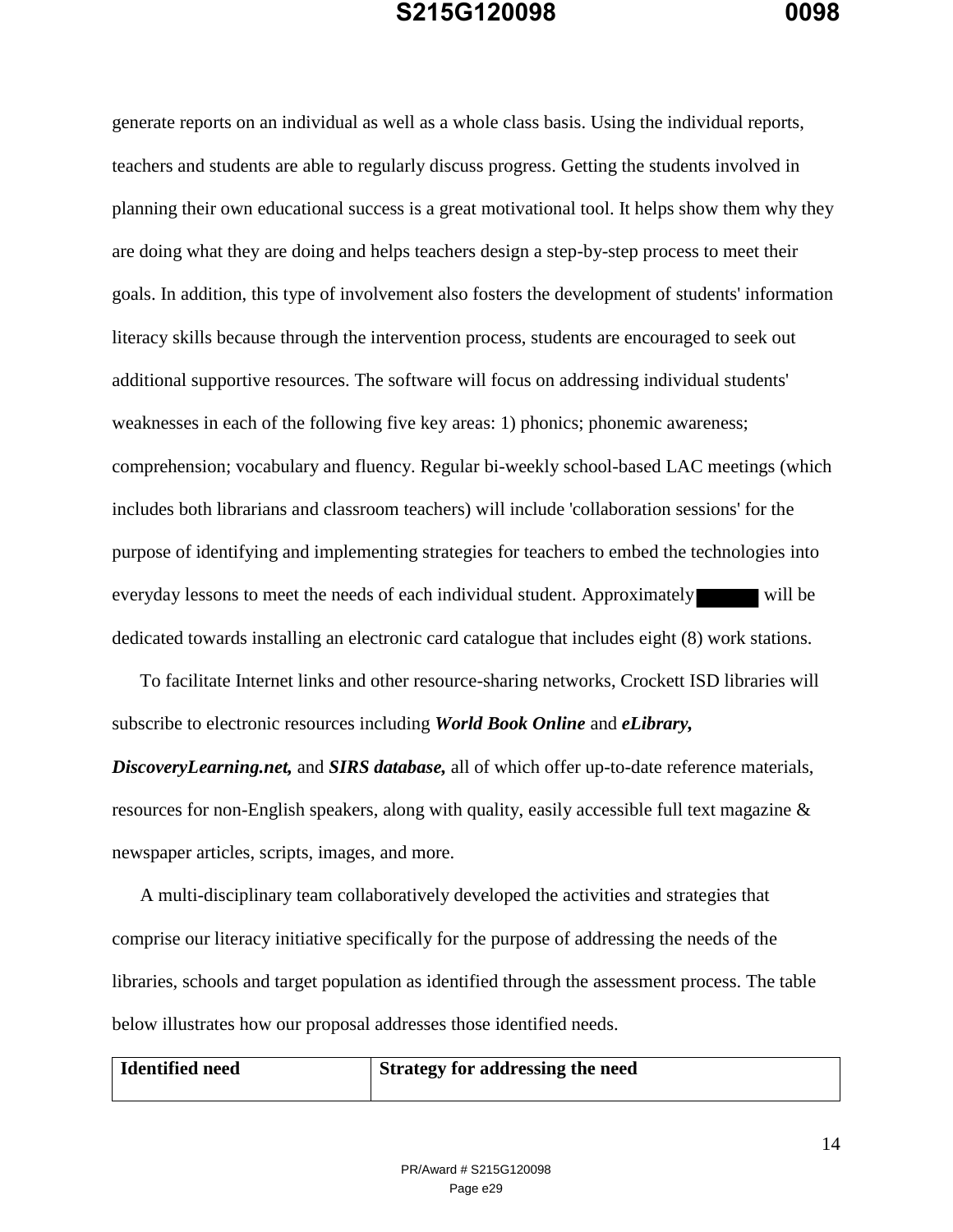

| Library collections are aged and | Acquire up-to-date books to decrease the average copyright   |
|----------------------------------|--------------------------------------------------------------|
| have significant content gaps    | age and address weaknesses in the collections                |
| Persistently poor student        | Improve library collections; enhance knowledge and skills    |
| literacy achievement             | of librarians and teachers; new teaching resources;          |
|                                  | introduction of computer-based literacy support and          |
|                                  | intervention tools                                           |
| Unacceptable STAR assessment     | Upgraded technological backbone will support new short-      |
|                                  | and long-term technology-embedded learning environments      |
| Linking classroom curriculum     | Ongoing professional development to increase linkages; bi-   |
| to school libraries              | weekly curriculum meetings                                   |
| Inability of students to find    | The electronic card catalogue will enable students to search |
| appropriate fiction and non-     | for books, digital media and other resources by keyword,     |
| fiction books due to a lack of a | title, author or subject. They will also be able to browse   |
| computerized card catalogue      | book and resources lists related to their topics of interest |

*(iii) The extent to which the training or professional development services to be provided by the proposed project are of sufficient quality, intensity, and duration to lead to improvements in practice among the recipients of those services*.

Approximately **Come of the same of the set of the set of the set of the set of the set of the set of the set of the set of the set of the set of the set of the set of the set of the set of the set of the set of the set of** development and training for librarians and teachers to improve their capacity to enhance the literacy of students. Professional development will have a particular focus on linking classrooms and libraries while providing instruction on research-based and classroom-tested strategies for improving student literacy. To support implementation of our chosen promising practice,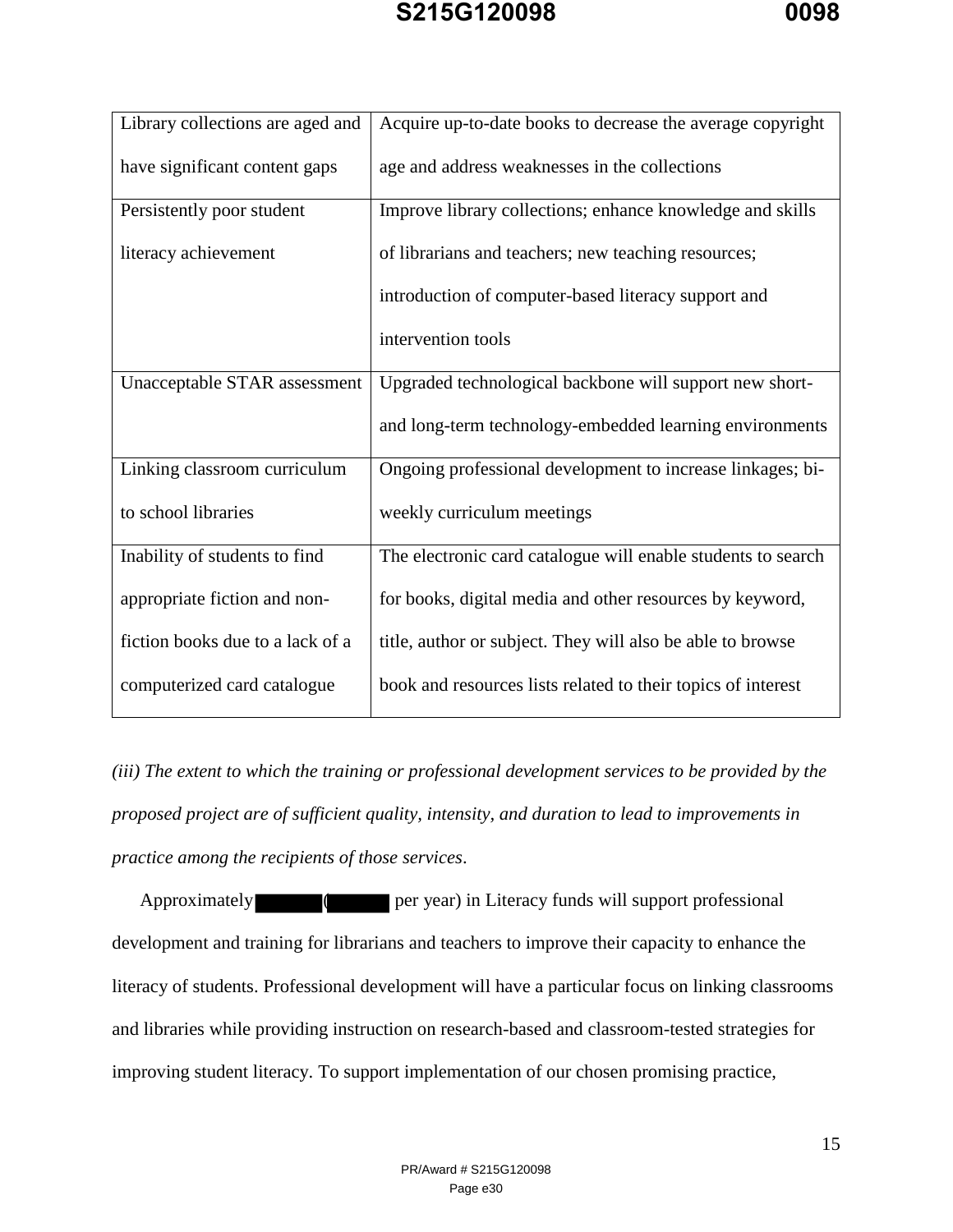classroom teachers and support personnel will participate in EIR-focused professional development, which includes a half-day initial session and nine two-hour monthly meetings of the classroom teachers. In addition to learning new strategies as students make progress in developing their reading abilities, teachers share their successes and concerns. Professional development is also provided through an internet-based instructional delivery system. Librarians and classroom teachers will also be provided with at least six (6) hours of training in proper use of any newly-acquired technologies with annual follow-up sessions. Regular bi-weekly collaboration sessions will focus on use of technologies, aligning books and resources to classroom curriculum and school improvement plans, and sharing resources, ideas and strategies for improving our students' literacy, among others. These regular meetings are already in place.

Additional professional development to be provided during the summer will focus on topics including (but not limited to): digital literacy; technology-infused learning; creating active learning environments; improving students' information literacy skills; professional learning communities; literacy support strategies; modeling; practice; content-area examples; and planning for and discussion of applications in the classroom and more. The professional development will occur over time (quarterly). By participating in these sessions our library personnel and teachers will become adept at selecting strategies to use based on student needs, the demands of the curriculum or program competencies. Professional development will be coordinated with the District's current professional development approach. Evaluation will include assessment of professional development activities (e.g., number and type of sessions, number of participants, pre- and post-implementation knowledge gained, etc.). Library personnel and teachers will be provided with a total of 30 hours of professional development each year of the project. Our overall professional development approach will be based on best- and promising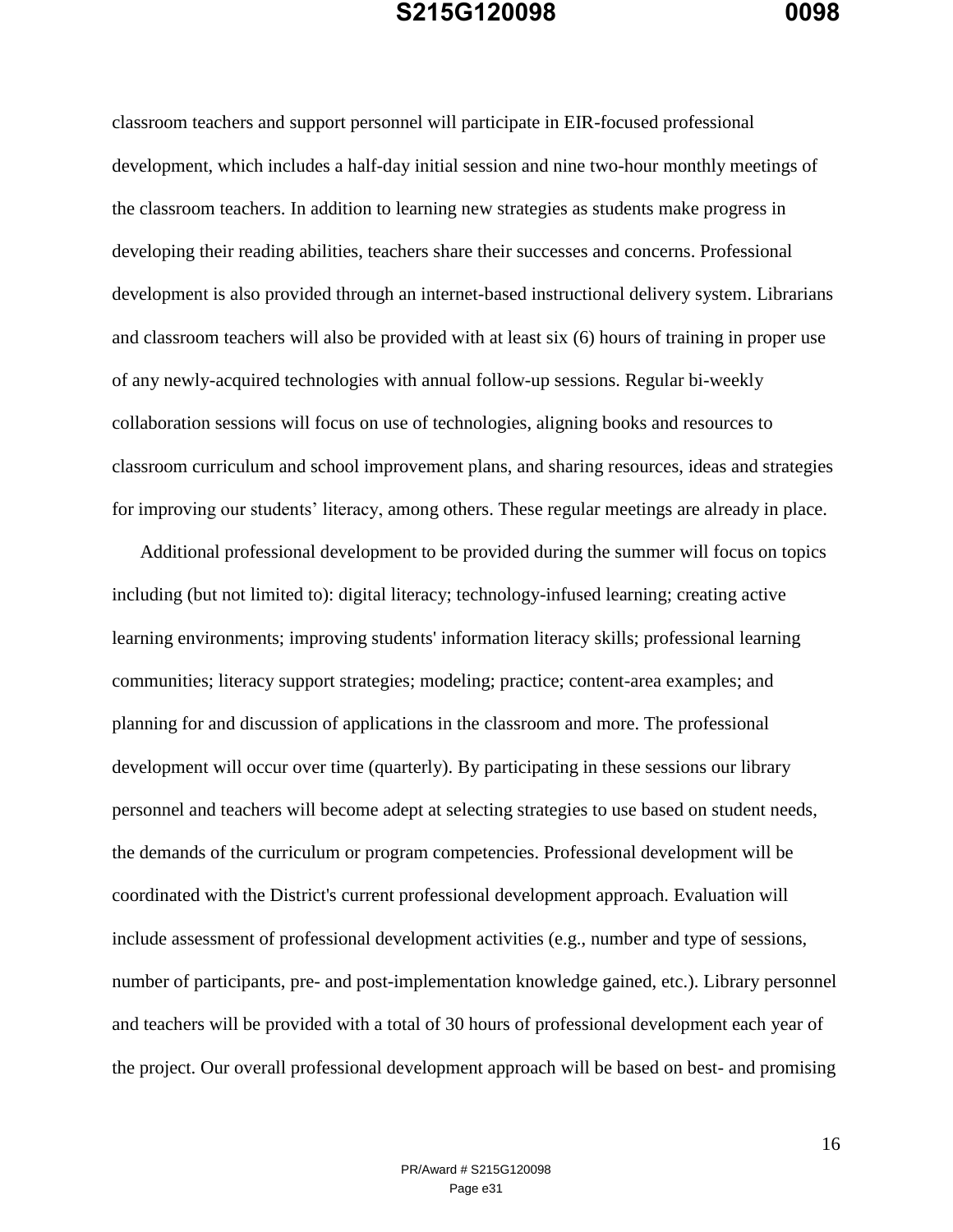practices. For example, National Staff Development Council (NSDC) standards<sup>1</sup> stress that quality teacher professional development should: 1) be focused on student learning and achievement; 2) be research-based with relevant content-area examples and applications, and opportunities to practice; 3) support the development of a professional learning community; 4) include a variety of formats designed to meet adult learning needs and help teachers meet school and district goals; 5) be adequately supported by school leaders and resources; 6) use multiple forms of data to guide and monitor improvement; and 7) occur over time as part of a systemic plan for educational improvement. Our professional development plan is aligned to each of the seven elements above, including the development of a professional learning community.

#### **(d) Adequacy of resources**

 $\overline{\phantom{a}}$ 

*(i) The extent to which the costs are reasonable in relation to the objectives, design, and potential significance of the proposed project and the extent to which the costs are reasonable in relation to the number of persons to be served and to the anticipated results and benefits.*

The attached project budget is both adequate and sufficient to support the proposed literacy project. First, it fully supports necessary upgrades to the technological infrastructure of both of the district's school libraries. These upgrades will provide years of service and will support the development of short- and long-term technology-embedded learning environments. The district will fund all ongoing maintenance and upgrade costs. Our proposal also addresses each of the primary deficiencies that were identified during the needs assessment process (e.g., average copyright, average number of books per student, digital resources, access to technology, professional development, etc.). Students' information literacy skills will be enhanced through introduction of a comprehensive electronic card catalogue that will also increase access to up-to-

<sup>1</sup> http://www.learningforward.org/standards/standards.cfm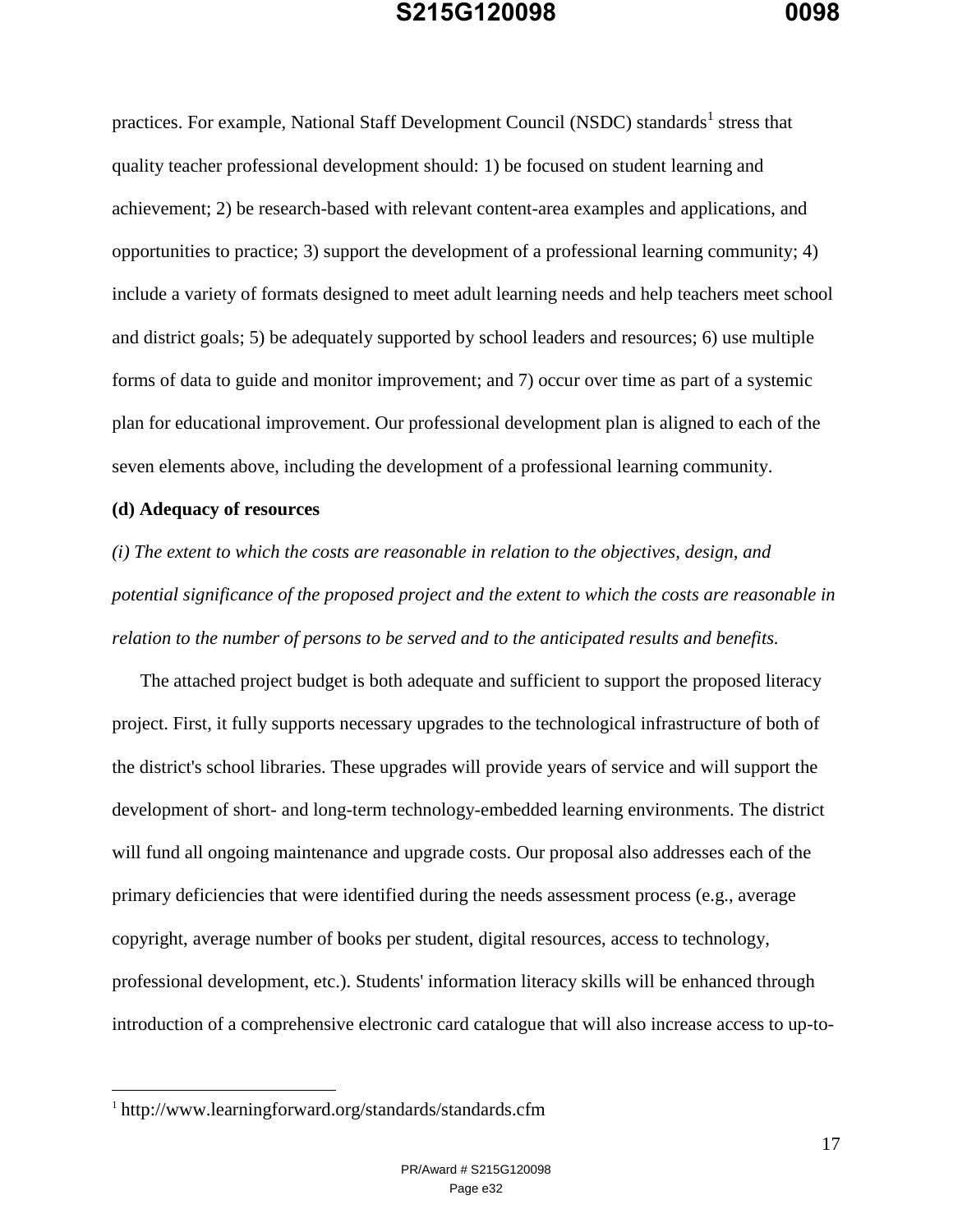date resources including books, digital media, online databases and more. Lastly, our proposed project approach leverages existing school and community resources including technology (e.g., standards-based assessments and interventions) and increased access to library resources.

Our total 24-month budget request is (Crockett ISD will provide in matching funds over two years). The project will serve approximately 1,310 students per year at a **cost of just per student**, which is reasonable given the objectives, design and potential significance of our literacy initiative. Similar projects have been implemented in the State of Texas with per-student costs in excess of **The budget** is based on actual district costs, industry standards and reviews of catalogs and other resources. The library resources (e.g., books, digital media, etc.) to be purchased will remain current useful and current for at least five years or more. In addition, our literacy initiative also builds upon current strategies, activities and programs. For example, Crockett parents are actively involved in the schools through the Bulldog Booster and PTO organizations. Members of these groups regularly participate in the annual campus and district needs assessments as well as developing related campus and district improvement plans. The groups also organize activities that encourage parental involvement in their children's education including "Parent University," "Muffins with Mom," "Donuts with Dad," and others. Through the Crockett literacy initiative these groups will organize two literacyfocused events at each school library every school year, further broadening its reach and impact. Training and professional development will sustainably build the capacity of our librarians and educators to link classrooms and libraries to literacy enhancement (and other) strategies. Crockett ISD fully intends to sustain the literacy activities beyond the Federal funding period and will continue to provide for supplementary library/classroom literacy-focused training each year. In addition, within 90 days, the project team will estimate any ongoing funding needs and then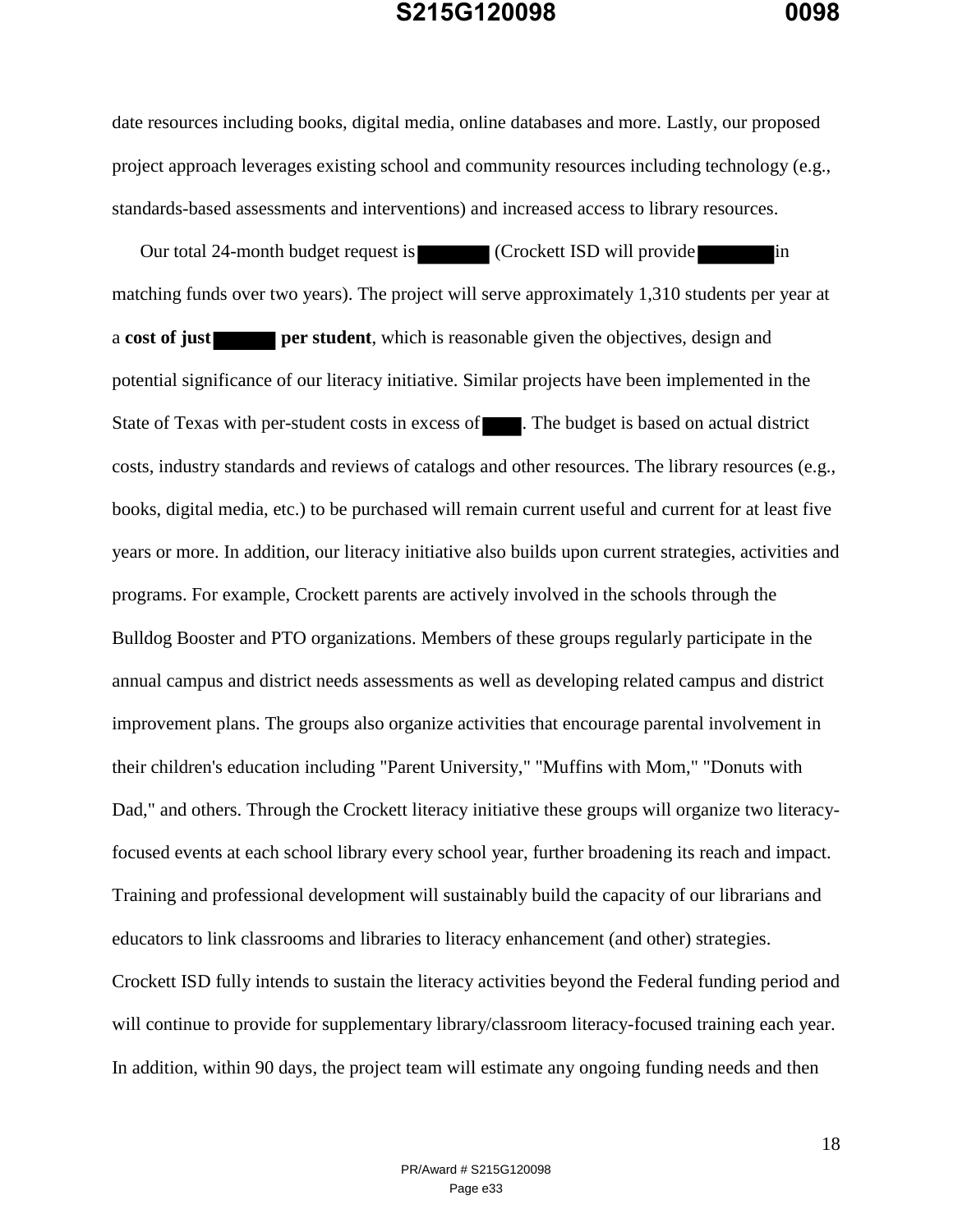identify a list of potential local, state and federal funding sources, along with appropriate strategies, action items and timelines for approaching each. The sustainability plan will be reviewed and updated quarterly. Crockett ISD enjoys a low staff turnover rate. However, to ensure that program continuity will be maintained should there be a change in the operational environment of the district or the schools, we intend to incorporate this literacy initiative into the overall "culture" of the schools and the district by incorporating the project strategies into each school's Campus Improvement Plan, as well as the District Improvement Plan

#### **(e) Quality of the management plan**

#### *(i) The adequacy of the management plan to achieve the objectives of the proposed*

District administrator Jack Patton will serve as Project Director, devoting approximately 25% of his time towards project activities. A Literacy Advisory Council (LAC), comprised of both librarians, classroom teachers, key administrators, building principals, parents, student representation and members of the community, will assist in carrying out and sustaining project activities. The full council will meet quarterly with school-based meetings being held weekly. Mr. Patton is an experienced administrator who has successfully managed large, complex, grantfunded projects (e.g., Texas Education Agency Investment Capital Grant-\$200,000; Rural Technology Grant-\$400,000; Mathematics Instructional Coaches Pilot Program-\$250,000; Dropout Prevention Grant -\$300,000) with a strong educational background. He has a Master's Degree in Education and is a certified as a Professional Superintendent. As a Superintendent in Llano, Texas, Mr. Patton was awarded the Texas Successful School Award for academic performance in for three consecutive years. Dr. Jeannie Julian, Assistant Superintendent for Curriculum & Instruction/Special Education Director will also be a key member of the project team, dedicating about 25% of her time towards carrying out project activities. Dr. Julian has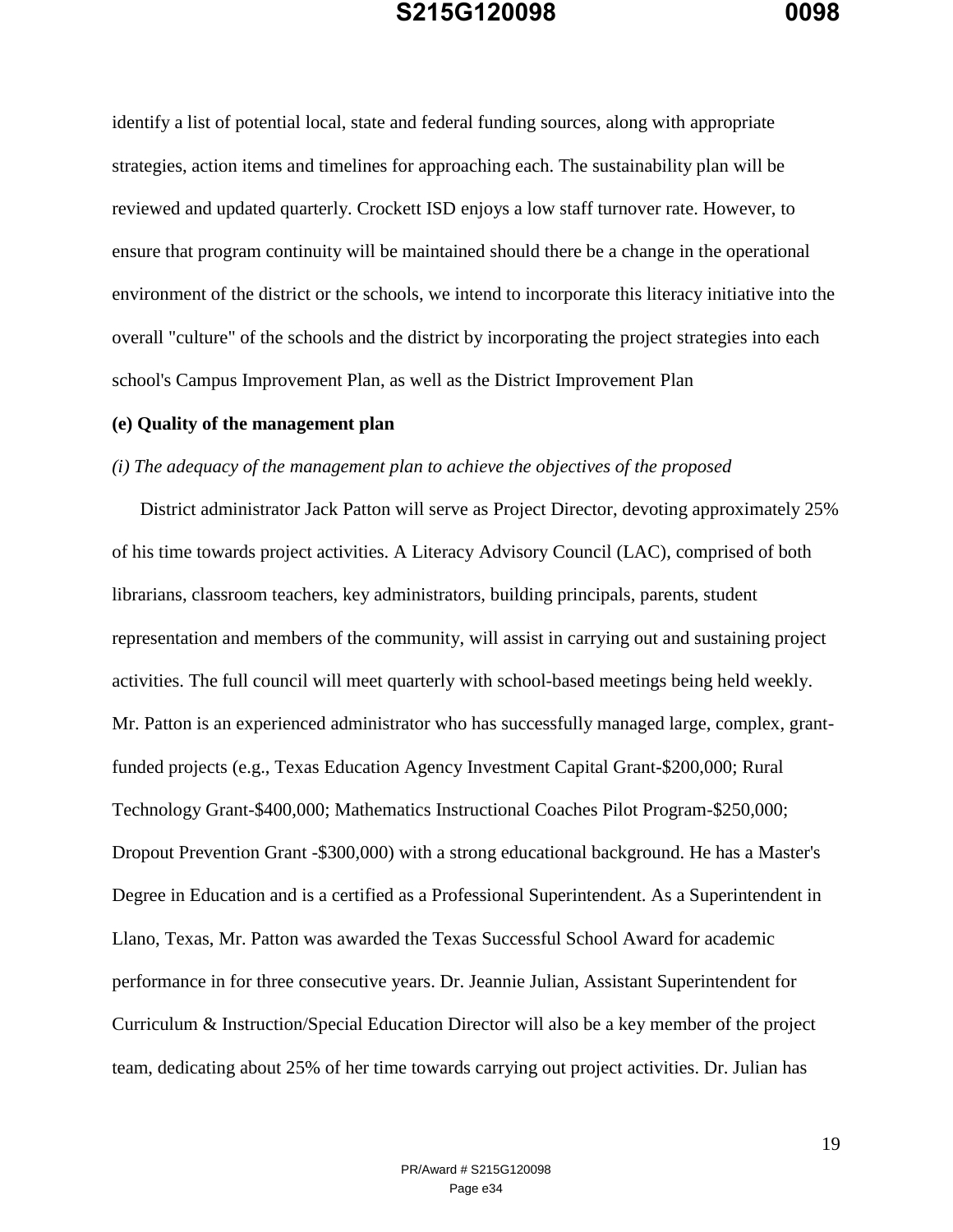

extensive experience in curriculum planning, development and integration. School library personnel will also serve on the Literacy Advisory Council, devoting approximately 30% of their time towards project activities. A proposed project timeline is shown below.

| <b>Activity and milestone</b>                                                  | Party           | <b>Month</b>   |
|--------------------------------------------------------------------------------|-----------------|----------------|
| <b>Year one</b>                                                                |                 |                |
| Ensure that all fiscal accountability and grant program compliance             | Project         |                |
| instruments are in place (e.g., separate account codes, etc.); inform          | Director (PD);  |                |
| faculty and community about project; calendar Literacy Advisory                | <b>LAC</b>      |                |
| Council (LAC) meetings; bi-weekly collaboration meetings begin                 |                 |                |
| Finalize plans for acquisition of resources outlined in the proposal           | PD; LAC;        | $1 - 4$        |
| narrative; acquire resources in accordance with district purchasing            | <b>Teachers</b> |                |
| policies; integrate acquired resources into learning environment               |                 |                |
| Assess student performance data to establish baselines; survey teachers PD; AC |                 |                |
| and principals to identify and prioritize professional development and         |                 |                |
| training needs; notify trainers; finalize contracts and plans                  |                 |                |
| Present introductory training session for educators, principals,               | PD; AC;         | $\overline{2}$ |
| administrators and support personnel to facilitate buy-in and to ensure        | Consultants     |                |
| effective communication of program goals, objectives and expectations          |                 |                |
| Work with Database Specialist to ensure that the mechanism to track            | PD; AC;         | 3              |
| professional development hours, training assessments, and leadership           | Evaluator       |                |
| roles are in place; ensure all personnel are trained on how to use the         |                 |                |
| database system; arrange for the database system to produce quarterly          |                 |                |
| reports that project if (and to what degree) each benchmark is being           |                 |                |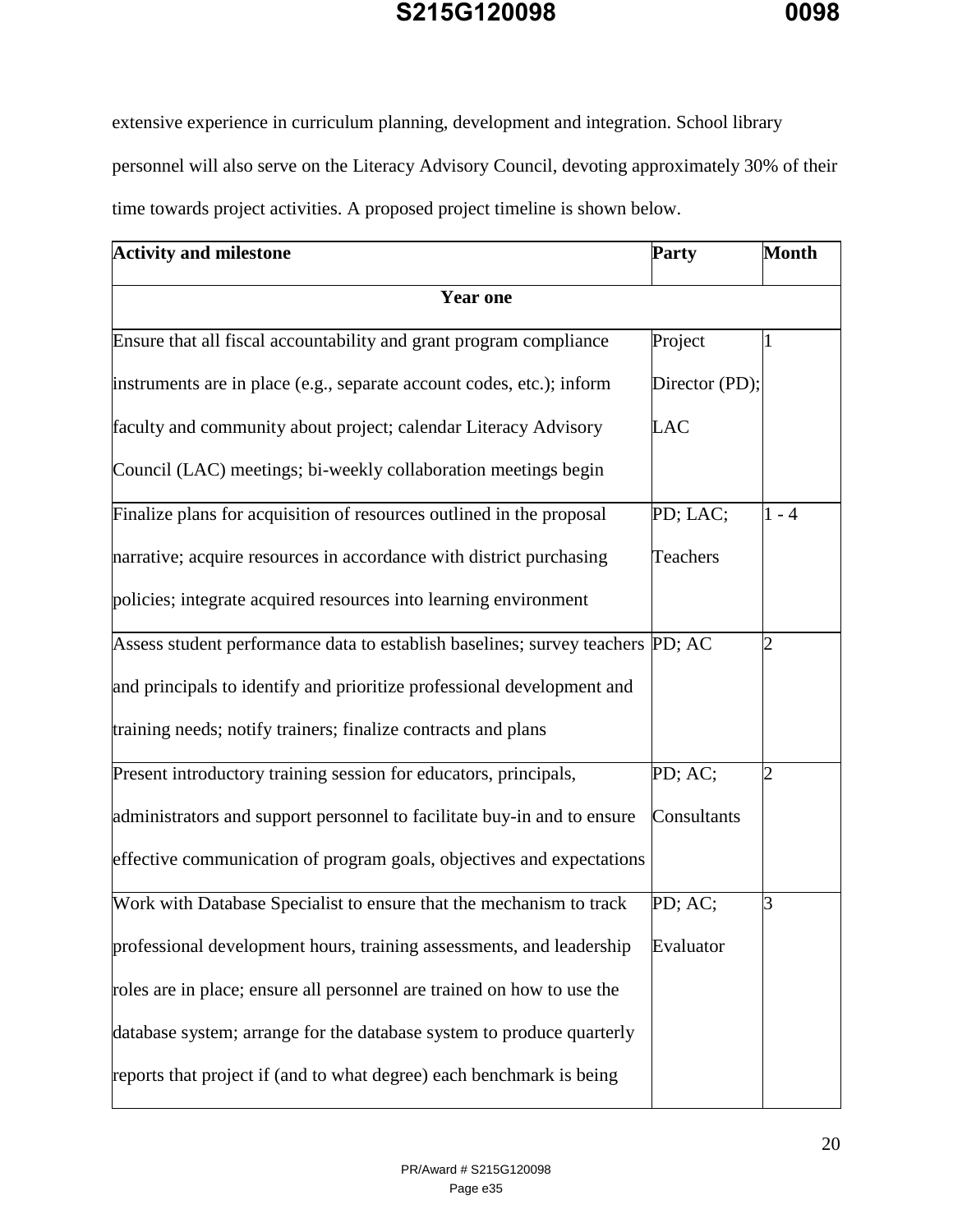### S215G120098

| met; review reports with LAC to determine if quarterly benchmarks are  |                                       |         |
|------------------------------------------------------------------------|---------------------------------------|---------|
| being met; ensure quarterly LAC meetings are continually held and are  |                                       |         |
| resulting in budget oversight, data-driven refinements to the program, |                                       |         |
| and improvements towards meeting project goals, objectives, and        |                                       |         |
| outcomes; annual professional development schedule is executed for     |                                       |         |
| teachers and principals; year two plans final; follow-up student       |                                       |         |
| assessments are conducted; surveys administered                        |                                       |         |
| Prepare and disseminate quarterly programmatic and financial reports;  | PD; Evaluator $\vert 3, 6, 9 \rangle$ |         |
| share with the LAC, teachers and principals to help with "data-driven- |                                       | and 12  |
| decision-making" in the classroom and throughout the district          |                                       |         |
| Review and finalize annual sustainability plan.                        | AC                                    | 6       |
| Annual programmatic and financial report is prepared and               | PD; Evaluator 12                      |         |
| disseminated                                                           |                                       |         |
| <b>Year two</b>                                                        |                                       |         |
| Adjustments to program are made based on feedback received from        | PD; AC;                               | 13      |
| year one; baseline data is collected                                   | teachers                              |         |
| Professional development and training schedule is finalized and        | PD; AC                                | 13-24   |
| executed                                                               |                                       |         |
| Quarterly programmatic and financial reports are disseminated          | PD; Evaluator Quarterly               |         |
| Remainder of project activities are carried out                        | PD; AC                                | Ongoing |

*(ii) The extent to which the time commitments of the project director and principal investigator and other key project personnel are appropriate and adequate to meet the objectives*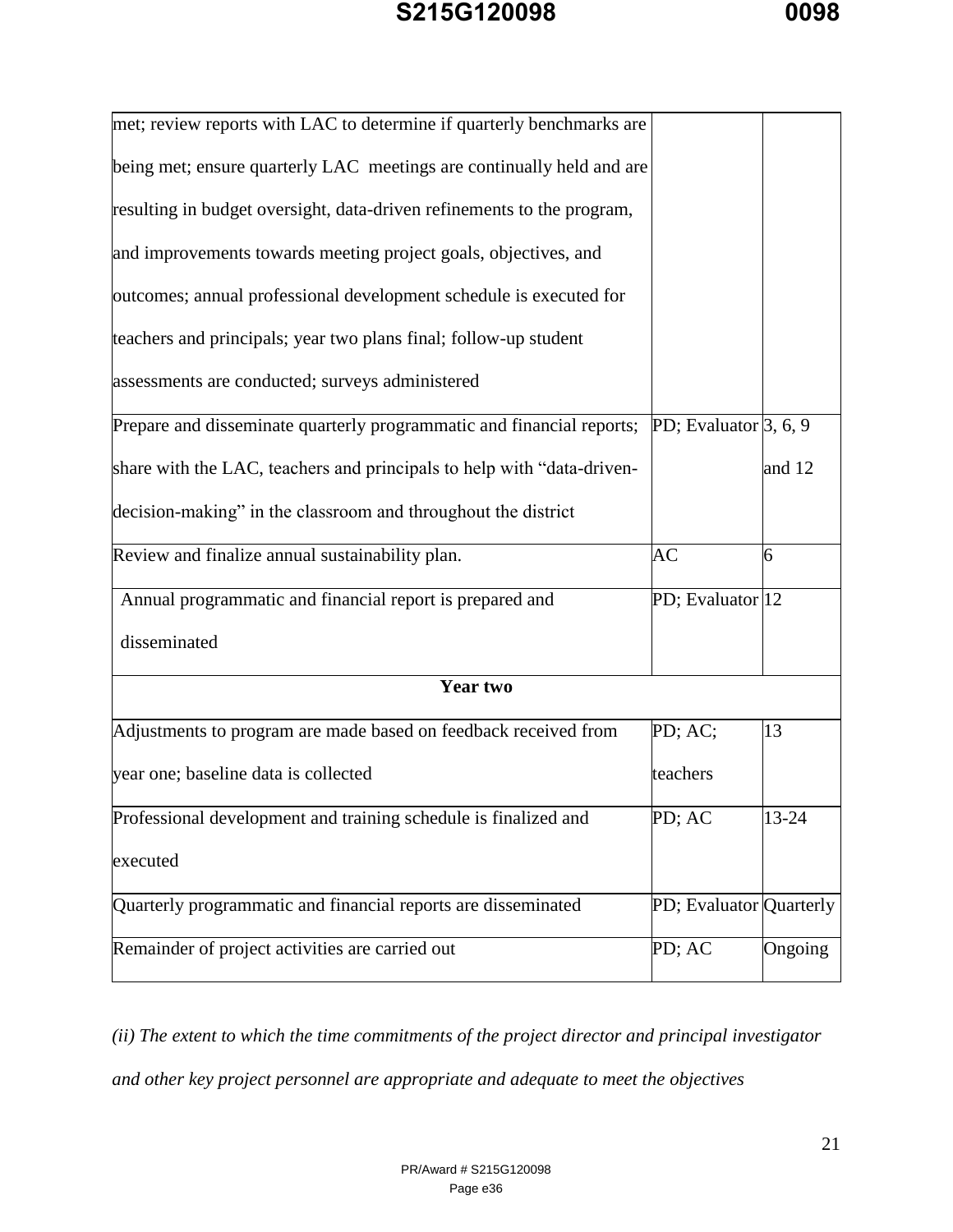

The time commitments of the Project Director and other key project personnel are appropriate and adequate to meet the objectives of our proposed literacy initiative. Time commitments are highlighted in the following table:

| Position         | Key roles and responsibilities                            | Time commitment   |
|------------------|-----------------------------------------------------------|-------------------|
| Project Director | Provide overall leadership and guidance; coordinate       | 25% (.25 FTE)     |
|                  | project activities; prepare budgets and reports; ensure   |                   |
|                  | that all project activities are carried out on-time, as   |                   |
|                  | specified and within the outlined budget                  |                   |
| Assistant        | Coordinate professional development activities and        | 25% (.25 FTE)     |
| Superintendent   | professional learning communities; oversee curriculum     |                   |
|                  | and literacy interventions; manage resource integration   |                   |
| Library          | Manager new library resources; participate in             | 40% (.40 FTE)     |
| personnel        | professional development; collaborate with teaching staff |                   |
| Teachers         | Participate in professional development and training;     | 30% (.30 FTE)     |
|                  | implement promising practice and computerized literacy    |                   |
|                  | supports and interventions; collaborate with library      |                   |
| Library          | Participate in professional development and training;     | 30% (.30 FTE)     |
| personnel        | implement library-based promising practice and            |                   |
|                  | computerized literacy supports and interventions;         |                   |
|                  | collaborate with teachers; host family events             |                   |
| Principals       | Champion initiative at each school; oversee               | 15% (.15 FTE)     |
|                  | implementation and collaboration at each school site      |                   |
| Evaluator        | Work with LAC and project leadership to carry out         | Varies (contract) |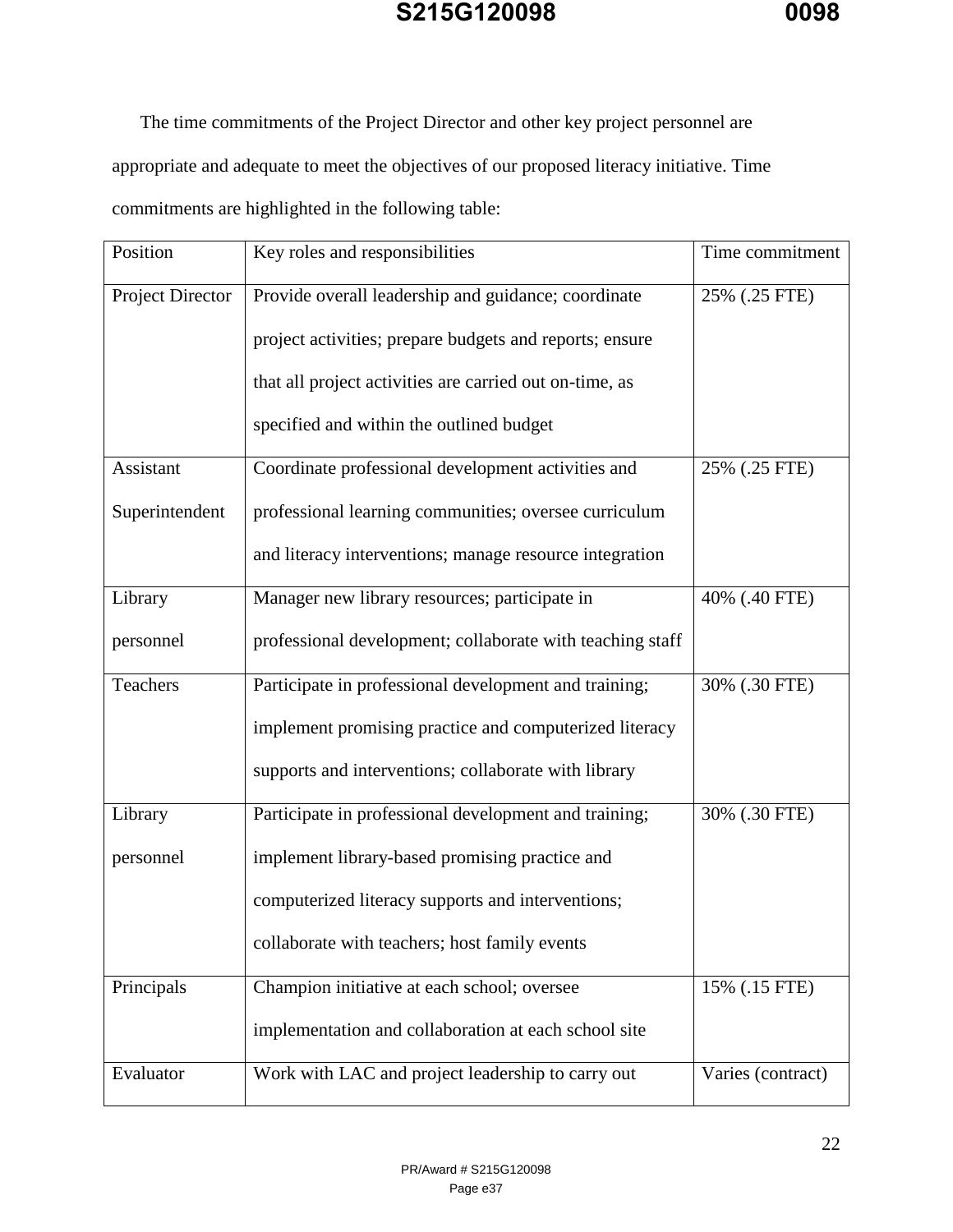| evaluation plan outlined below and ensure a process of |  |
|--------------------------------------------------------|--|
| continuous improvement                                 |  |

#### *(iii) Ensuring high-quality products and services from the proposed project*

This initiative is a collaboratively-designed effort that has undergone sufficient planning and includes an effective framework for ensuring high-quality products and services. First, all key project activities and related milestones have been outlined. Skilled project personnel (CVs attached) with appropriate expertise and backgrounds have been assigned responsibility for accomplishing these tasks. Additionally, as outlined in the evaluation section, our project approach includes formative and summative evaluation measures that provide multiple feedback loops that will be utilized to ensure that the project is being implemented with fidelity to the original design and that feedback gathered is used to refine, strengthen and improve the project approach as appropriate.

#### **(f) Quality of the project evaluation**

#### *(i) Evaluation plan*

Crockett ISD intends to contract with a third part evaluation firm—Capacity Builders Incorporated (CBI), a nonprofit organization dedicated to providing ongoing, accurate and objective evaluation services. CBI is led by Dr. Greg Muller, a PhD-level researcher (CV attached) with extensive experience evaluating literacy-focused projects and programs. Dr. Muller has published more than 15 articles in peer-reviewed scholarly journals and is a recognized expert on program evaluation. The evaluator will work with the project team to implement an assessment framework that is aligned with School Library Programs: Standards and Guidelines for Texas evaluation standards. The guide outlines output measures, quantitative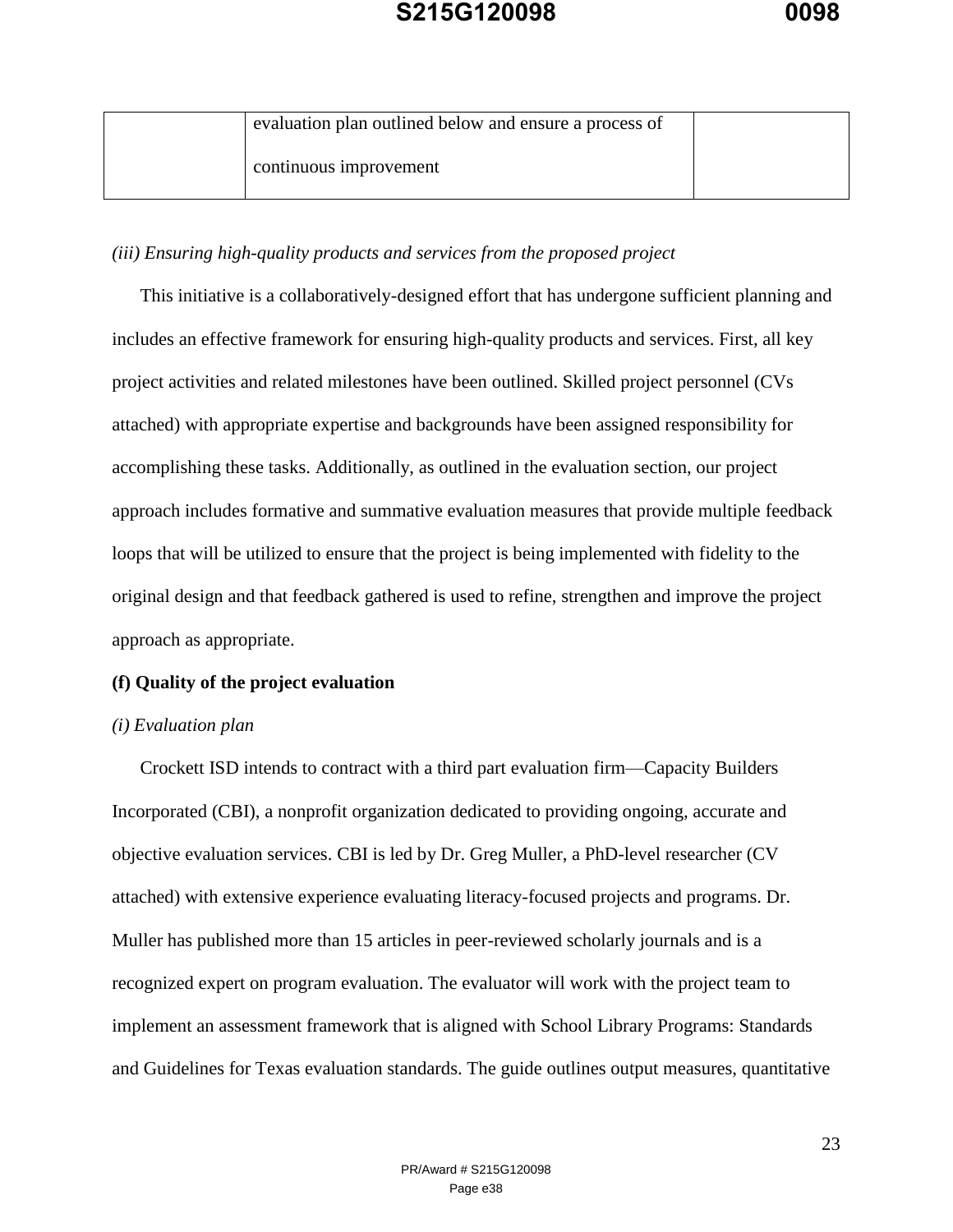and qualitative data collection strategies, logic model development, STAAR expectations and measures, as well as a program profile and assessment of library program in accordance with strategies for librarians, output measures, and Evidence-Based Measures. The Output Measures quantify the level of use of library programs and services by staff, students, and the community. Evaluation Questions and Evidence Measures included in the revised Standards and Guidelines are designed to clearly elucidate the relationship between library resources, services, staffing and student achievement. No individually-identifiable student data will be used-- student data will be coded. Progress measurement tools and frequency of data collection are shown below.

| <b>Objectives and outcomes</b>                      | <b>Measurement</b>   | <b>Schedule</b>           |  |
|-----------------------------------------------------|----------------------|---------------------------|--|
| <b>Objective 1: Increase student literacy</b>       |                      |                           |  |
| <b>Outcomes: 1.1</b> ) the percentage of 4-year-old | Computerized         | Establish baseline at the |  |
| children who achieve significant gains in oral      | assessments          | start of each year;       |  |
| language skills will increase by 10% (GPRA          | (measure progress    | follow-up assessments     |  |
| 1); $1.2$ ) the percentage of 3rd-grade students    | and identify areas   | throughout the school     |  |
| who meet or exceed proficiency of State             | of weakness);        | year (according to pre-   |  |
| reading or language arts assessments will           | <b>STAAR Reading</b> | set assessment            |  |
| increase by $10\%$ (GPRA 2); 1.3) percentage of     | assessment           | schedules)                |  |
| participating 8th-grade students who meet or        |                      |                           |  |
| exceed proficiency of State reading or              |                      |                           |  |
| language arts assessments will increase by          |                      |                           |  |
| 10% (GPRA 3); 1.4) percentage of                    |                      |                           |  |
| participating high school students who meet or      |                      |                           |  |
| exceed proficiency on State reading or              |                      |                           |  |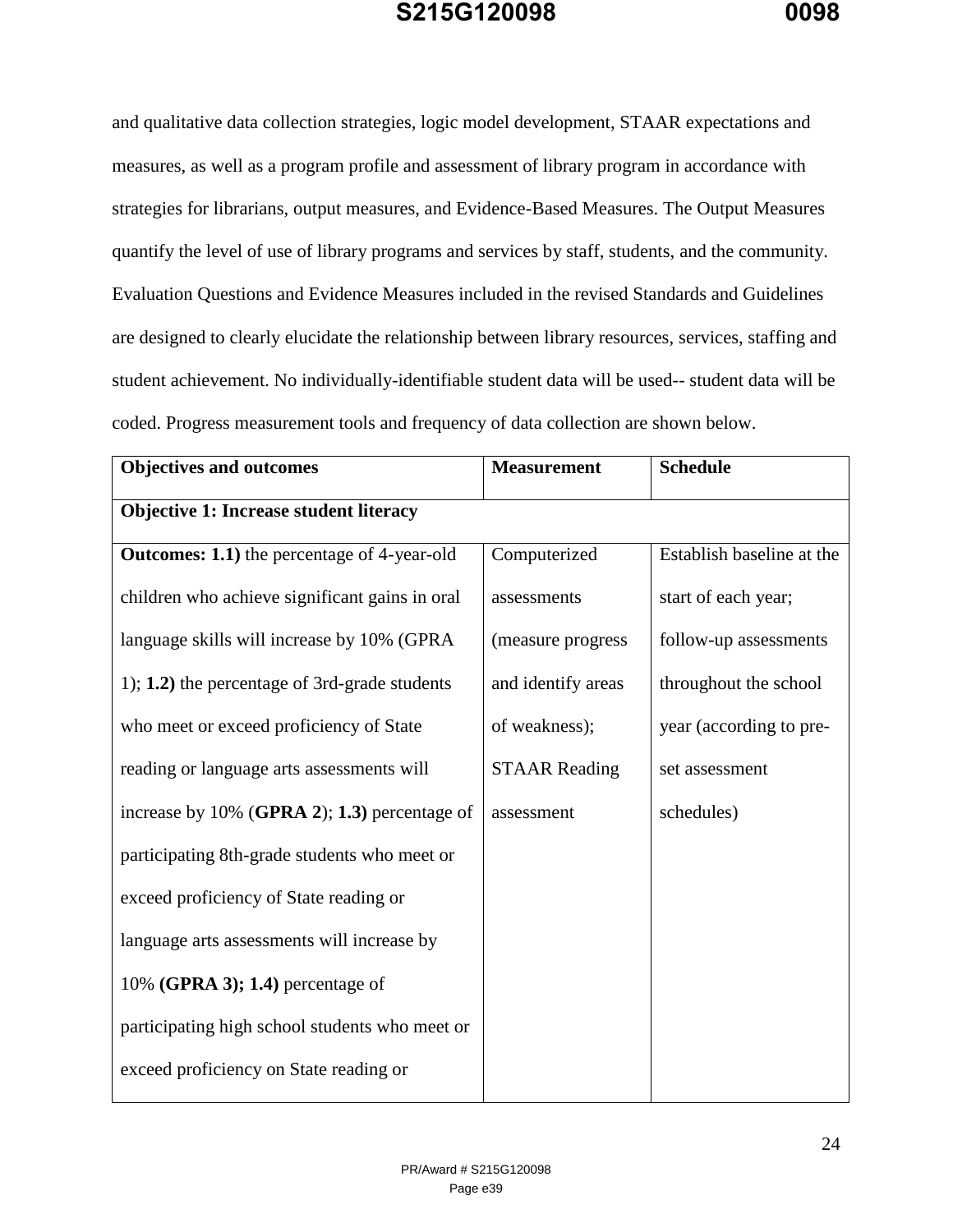| language arts assessments will increase by                                                |                     |                         |  |
|-------------------------------------------------------------------------------------------|---------------------|-------------------------|--|
| 10% (GPRA 4). Benchmarks for outcomes                                                     |                     |                         |  |
| <b>1.1 through 1.4:</b> 5% increase in year 1; 5%                                         |                     |                         |  |
| increase in year 2                                                                        |                     |                         |  |
| Objective 2) expand technology-based resources in the library                             |                     |                         |  |
| <b>Outcomes: 2.1)</b> within 24 months, technology                                        | Qualitative survey; | Annual survey; STAR     |  |
| will be integrated into the school library; 2.2)                                          | STAR assessment;    | assessment will be      |  |
| integrate information literacy skills                                                     | lesson plan review  | conducted at the end of |  |
| development into the curriculum in 100% of                                                |                     | the project period;     |  |
| classrooms; 2.3) the library will score at least a                                        |                     | lesson plans will be    |  |
| '3' in 75% of the STAR assessment; and 2.4)                                               |                     | reviewed annually       |  |
| implement computerized card catalogue;                                                    |                     |                         |  |
| Objective 3) enhance the capacity of librarians and classroom teachers to improve student |                     |                         |  |
| literacy and link classrooms with library resources                                       |                     |                         |  |
| <b>Outcomes: 3.1</b> ) each year of the project,                                          | Sign-in sheets;     | Post-participation      |  |
| provide 30 hours of professional development                                              | post-participation  | surveys will be         |  |
| for librarians and classroom teachers-100% of                                             | survey; bi-weekly   | administered after each |  |
| participants will indicate the acquisition of                                             | meeting logs;       | session; annual survey; |  |
| new skills; and 3.2) library resources will be                                            | lesson plan reviews | lesson plans will be    |  |
| linked to classroom curriculum.                                                           |                     | reviewed annually       |  |

Stakeholder feedback will be gathered through an annual **Stakeholder Performance Survey**, which is a validated instrument developed for the purpose of gathering valid, reliable